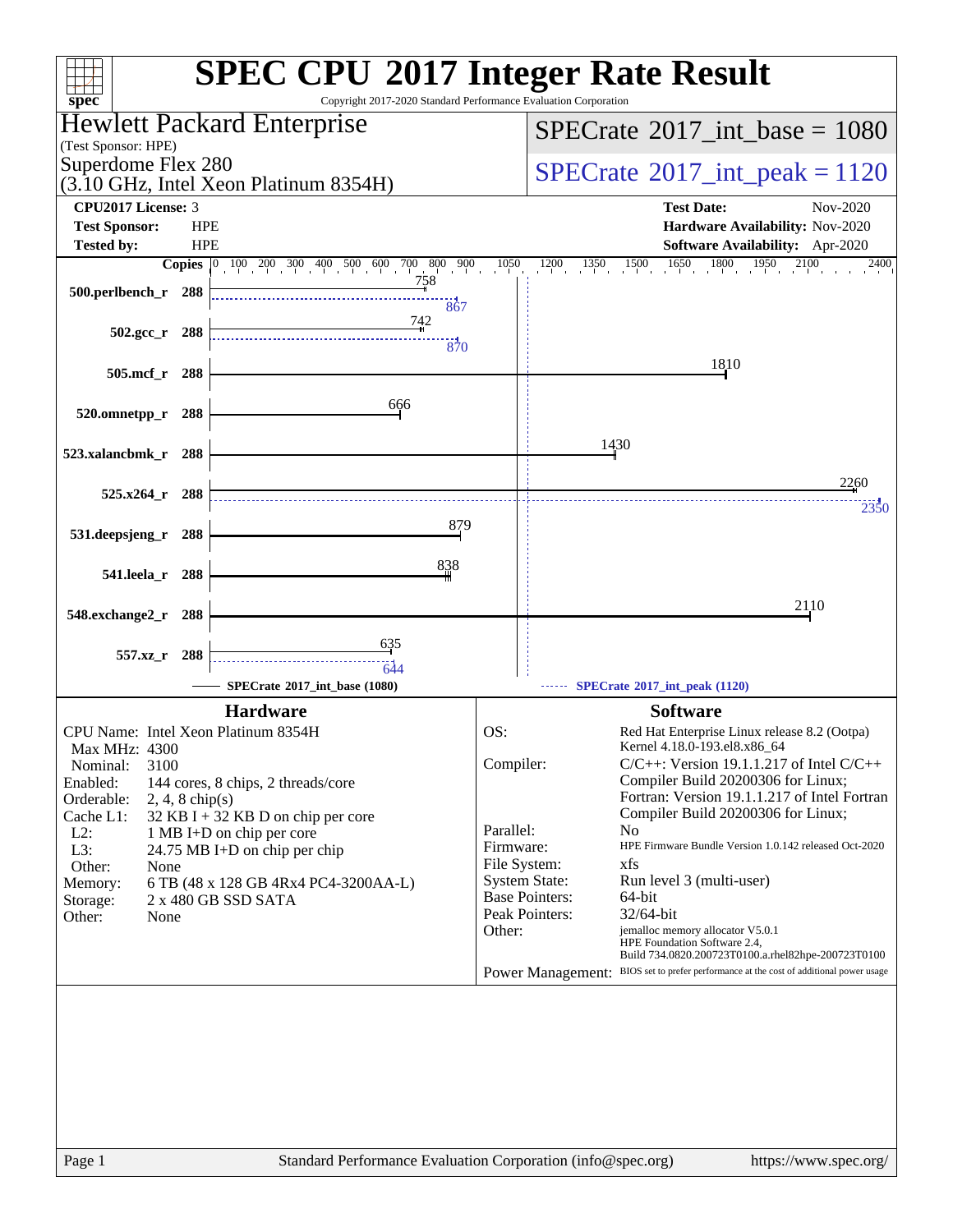

Copyright 2017-2020 Standard Performance Evaluation Corporation

### Hewlett Packard Enterprise

(Test Sponsor: HPE)

(3.10 GHz, Intel Xeon Platinum 8354H)

**[Tested by:](http://www.spec.org/auto/cpu2017/Docs/result-fields.html#Testedby)** HPE **[Software Availability:](http://www.spec.org/auto/cpu2017/Docs/result-fields.html#SoftwareAvailability)** Apr-2020

### [SPECrate](http://www.spec.org/auto/cpu2017/Docs/result-fields.html#SPECrate2017intbase)®2017 int\_base =  $1080$

### Superdome Flex 280<br>  $SPECTA <sup>280</sup>$  [SPECrate](http://www.spec.org/auto/cpu2017/Docs/result-fields.html#SPECrate2017intpeak)<sup>®</sup>2017 int peak = 1120

**[CPU2017 License:](http://www.spec.org/auto/cpu2017/Docs/result-fields.html#CPU2017License)** 3 **[Test Date:](http://www.spec.org/auto/cpu2017/Docs/result-fields.html#TestDate)** Nov-2020 **[Test Sponsor:](http://www.spec.org/auto/cpu2017/Docs/result-fields.html#TestSponsor)** HPE **[Hardware Availability:](http://www.spec.org/auto/cpu2017/Docs/result-fields.html#HardwareAvailability)** Nov-2020

#### **[Results Table](http://www.spec.org/auto/cpu2017/Docs/result-fields.html#ResultsTable)**

|                                     | <b>Base</b>   |                |                      |                |       |                |       |               | <b>Peak</b>    |              |                |              |                |              |  |
|-------------------------------------|---------------|----------------|----------------------|----------------|-------|----------------|-------|---------------|----------------|--------------|----------------|--------------|----------------|--------------|--|
| <b>Benchmark</b>                    | <b>Copies</b> | <b>Seconds</b> | Ratio                | <b>Seconds</b> | Ratio | <b>Seconds</b> | Ratio | <b>Copies</b> | <b>Seconds</b> | <b>Ratio</b> | <b>Seconds</b> | <b>Ratio</b> | <b>Seconds</b> | <b>Ratio</b> |  |
| $500.$ perlbench_r                  | 288           | 610            | 751                  | 605            | 758   | 605            | 758   | 288           | 529            | 866          | 529            | 867          | 529            | 867          |  |
| 502.gcc_r                           | 288           | 550            | 742                  | 553            | 737   | 543            | 750   | 288           | 469            | 870          | 469            | 869          | 468            | 871          |  |
| $505$ .mcf r                        | 288           | 257            | 1810                 | 256            | 1810  | 257            | 1810  | 288           | 257            | <b>1810</b>  | 256            | 1810         | 257            | 1810         |  |
| 520.omnetpp_r                       | 288           | 566            | 668                  | 567            | 666   | 568            | 665   | 288           | 566            | 668          | 567            | 666          | 568            | 665          |  |
| 523.xalancbmk r                     | 288           | 213            | 1430                 | 213            | 1430  | 214            | 1420  | 288           | 213            | 1430         | 213            | 1430         | 214            | 1420         |  |
| 525.x264 r                          | 288           | 223            | 2260                 | 223            | 2260  | 222            | 2270  | 288           | 214            | 2350         | 214            | 2350         | 215            | 2350         |  |
| 531.deepsjeng_r                     | 288           | 376            | 879                  | 375            | 879   | 376            | 879   | 288           | 376            | 879          | 375            | 879          | 376            | 879          |  |
| 541.leela r                         | 288           | 577            | 827                  | 564            | 846   | 569            | 838   | 288           | 577            | 827          | 564            | 846          | 569            | 838          |  |
| 548.exchange2_r                     | 288           | 358            | 2110                 | 358            | 2110  | 358            | 2110  | 288           | 358            | 2110         | 358            | 2110         | 358            | 2110         |  |
| 557.xz                              | 288           | 490            | 635                  | 490            | 635   | 489            | 636   | 288           | 483            | 644          | 482            | 645          | 483            | 644          |  |
| $SPECrate^{\circ}2017\_int\_base =$ |               |                | 1080                 |                |       |                |       |               |                |              |                |              |                |              |  |
| $CDECA = 4.8904E + 4 = 1$           |               |                | $\sim$ $\sim$ $\sim$ |                |       |                |       |               |                |              |                |              |                |              |  |

**[SPECrate](http://www.spec.org/auto/cpu2017/Docs/result-fields.html#SPECrate2017intpeak)[2017\\_int\\_peak =](http://www.spec.org/auto/cpu2017/Docs/result-fields.html#SPECrate2017intpeak) 1120**

Results appear in the [order in which they were run](http://www.spec.org/auto/cpu2017/Docs/result-fields.html#RunOrder). Bold underlined text [indicates a median measurement](http://www.spec.org/auto/cpu2017/Docs/result-fields.html#Median).

#### **[Compiler Notes](http://www.spec.org/auto/cpu2017/Docs/result-fields.html#CompilerNotes)**

The inconsistent Compiler version information under Compiler Version section is due to a discrepancy in Intel Compiler. The correct version of C/C++ compiler is: Version 19.1.1.217 Build 20200306 Compiler for Linux The correct version of Fortran compiler is: Version 19.1.1.217 Build 20200306 Compiler for Linux

#### **[Submit Notes](http://www.spec.org/auto/cpu2017/Docs/result-fields.html#SubmitNotes)**

 The numactl mechanism was used to bind copies to processors. The config file option 'submit' was used to generate numactl commands to bind each copy to a specific processor. For details, please see the config file.

#### **[Operating System Notes](http://www.spec.org/auto/cpu2017/Docs/result-fields.html#OperatingSystemNotes)**

 Stack size set to unlimited using "ulimit -s unlimited" Transparent Huge Pages enabled by default Prior to runcpu invocation Filesystem page cache synced and cleared with: sync; echo 3> /proc/sys/vm/drop\_caches runcpu command invoked through numactl i.e.: numactl --interleave=all runcpu <etc> Tuned-adm profile was set to Throughput-Performance using "tuned-adm profile throughput-performance"

#### **[Environment Variables Notes](http://www.spec.org/auto/cpu2017/Docs/result-fields.html#EnvironmentVariablesNotes)**

Environment variables set by runcpu before the start of the run: LD\_LIBRARY\_PATH = "/home/cpu2017/lib/intel64:/home/cpu2017/lib/ia32:/home/cpu2017/je5.0.1-

**(Continued on next page)**

| Page 2 | Standard Performance Evaluation Corporation (info@spec.org) | https://www.spec.org/ |
|--------|-------------------------------------------------------------|-----------------------|
|--------|-------------------------------------------------------------|-----------------------|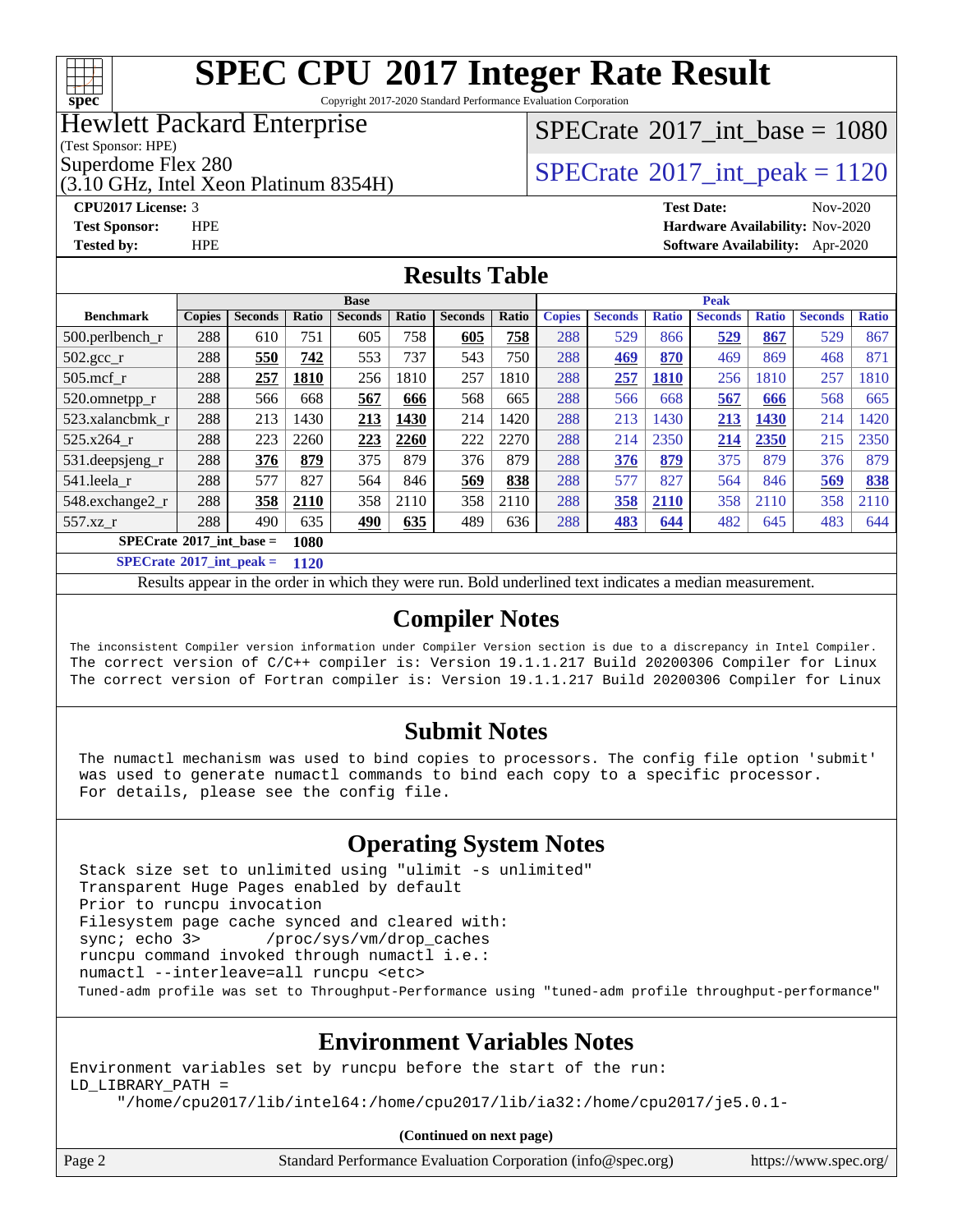

Copyright 2017-2020 Standard Performance Evaluation Corporation

Hewlett Packard Enterprise

(Test Sponsor: HPE)

[SPECrate](http://www.spec.org/auto/cpu2017/Docs/result-fields.html#SPECrate2017intbase)®2017 int\_base =  $1080$ 

Superdome Flex 280<br>  $SPECTA <sup>280</sup>$  [SPECrate](http://www.spec.org/auto/cpu2017/Docs/result-fields.html#SPECrate2017intpeak)<sup>®</sup>2017 int peak = 1120

(3.10 GHz, Intel Xeon Platinum 8354H)

**[CPU2017 License:](http://www.spec.org/auto/cpu2017/Docs/result-fields.html#CPU2017License)** 3 **[Test Date:](http://www.spec.org/auto/cpu2017/Docs/result-fields.html#TestDate)** Nov-2020 **[Test Sponsor:](http://www.spec.org/auto/cpu2017/Docs/result-fields.html#TestSponsor)** HPE **[Hardware Availability:](http://www.spec.org/auto/cpu2017/Docs/result-fields.html#HardwareAvailability)** Nov-2020 **[Tested by:](http://www.spec.org/auto/cpu2017/Docs/result-fields.html#Testedby)** HPE **[Software Availability:](http://www.spec.org/auto/cpu2017/Docs/result-fields.html#SoftwareAvailability)** Apr-2020

#### **[Environment Variables Notes \(Continued\)](http://www.spec.org/auto/cpu2017/Docs/result-fields.html#EnvironmentVariablesNotes)**

 32" MALLOC\_CONF = "retain:true"

#### **[General Notes](http://www.spec.org/auto/cpu2017/Docs/result-fields.html#GeneralNotes)**

 Binaries compiled on a system with 1x Intel Core i9-7980XE CPU + 64GB RAM memory using Redhat Enterprise Linux 8.0 NA: The test sponsor attests, as of date of publication, that CVE-2017-5754 (Meltdown) is mitigated in the system as tested and documented. Yes: The test sponsor attests, as of date of publication, that CVE-2017-5753 (Spectre variant 1) is mitigated in the system as tested and documented. Yes: The test sponsor attests, as of date of publication, that CVE-2017-5715 (Spectre variant 2) is mitigated in the system as tested and documented. jemalloc, a general purpose malloc implementation built with the RedHat Enterprise 7.5, and the system compiler gcc 4.8.5 sources available from jemalloc.net or<https://github.com/jemalloc/jemalloc/releases>

#### **[Platform Notes](http://www.spec.org/auto/cpu2017/Docs/result-fields.html#PlatformNotes)**

 BIOS Configuration: Workload Profile set to HPC Workload Profile set to Custom Minimum Processor Idle Power Core C-State set to C6 State Sub-NUMA Clustering set to Enabled DCU Stream Prefetcher set to Disabled Sysinfo program /home/cpu2017/bin/sysinfo Rev: r6365 of 2019-08-21 295195f888a3d7edb1e6e46a485a0011 running on ch-622.fchst.rdlabs.hpecorp.net Fri Nov 13 08:02:41 2020 SUT (System Under Test) info as seen by some common utilities. For more information on this section, see <https://www.spec.org/cpu2017/Docs/config.html#sysinfo> From /proc/cpuinfo model name : Intel(R) Xeon(R) Platinum 8354H CPU @ 3.10GHz 8 "physical id"s (chips) 288 "processors" cores, siblings (Caution: counting these is hw and system dependent. The following excerpts from /proc/cpuinfo might not be reliable. Use with caution.) cpu cores : 18 siblings : 36 physical 0: cores 0 1 2 3 4 8 9 10 11 16 17 18 19 20 24 25 26 27 physical 1: cores 0 1 2 3 4 8 9 10 11 16 17 18 19 20 24 25 26 27 physical 2: cores 0 1 2 3 4 8 9 10 11 16 17 18 19 20 24 25 26 27

**(Continued on next page)**

Page 3 Standard Performance Evaluation Corporation [\(info@spec.org\)](mailto:info@spec.org) <https://www.spec.org/>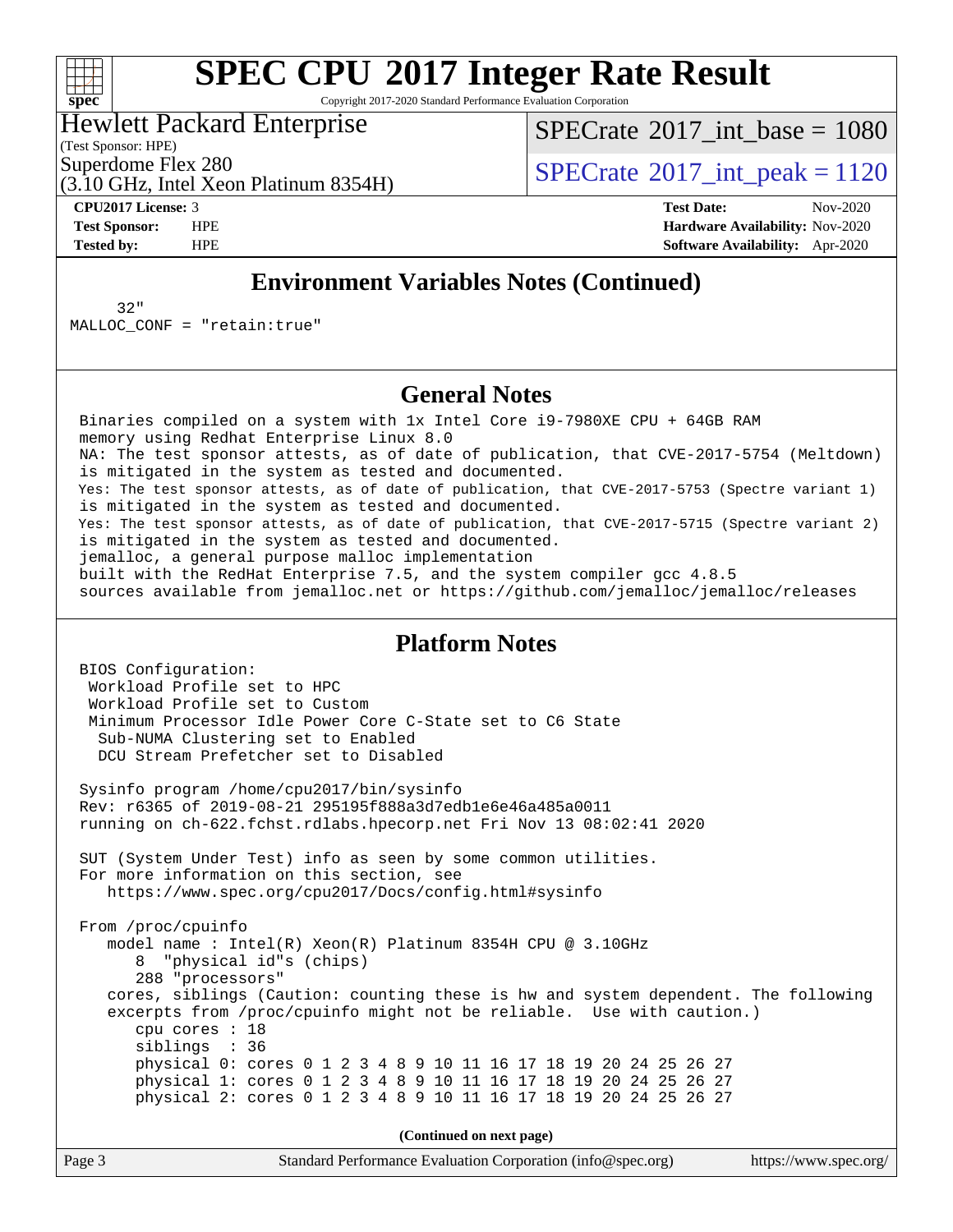|                                                                                                                                                                                                                                                                                                                                                                                                                                                                                                                                                                                                                                                                                                                                                                                              | <b>SPEC CPU®2017 Integer Rate Result</b>                                                                                                                                                                                                                                                                                                                                                                                                                                                                                                                                                                                                                                                                                                                                                                                                                                                                                                                                                                                                                                                      |                                                                                                                                                                                                                                                                                                                                                                                                                                                                           |
|----------------------------------------------------------------------------------------------------------------------------------------------------------------------------------------------------------------------------------------------------------------------------------------------------------------------------------------------------------------------------------------------------------------------------------------------------------------------------------------------------------------------------------------------------------------------------------------------------------------------------------------------------------------------------------------------------------------------------------------------------------------------------------------------|-----------------------------------------------------------------------------------------------------------------------------------------------------------------------------------------------------------------------------------------------------------------------------------------------------------------------------------------------------------------------------------------------------------------------------------------------------------------------------------------------------------------------------------------------------------------------------------------------------------------------------------------------------------------------------------------------------------------------------------------------------------------------------------------------------------------------------------------------------------------------------------------------------------------------------------------------------------------------------------------------------------------------------------------------------------------------------------------------|---------------------------------------------------------------------------------------------------------------------------------------------------------------------------------------------------------------------------------------------------------------------------------------------------------------------------------------------------------------------------------------------------------------------------------------------------------------------------|
| $spec^*$                                                                                                                                                                                                                                                                                                                                                                                                                                                                                                                                                                                                                                                                                                                                                                                     | Copyright 2017-2020 Standard Performance Evaluation Corporation                                                                                                                                                                                                                                                                                                                                                                                                                                                                                                                                                                                                                                                                                                                                                                                                                                                                                                                                                                                                                               |                                                                                                                                                                                                                                                                                                                                                                                                                                                                           |
| <b>Hewlett Packard Enterprise</b><br>(Test Sponsor: HPE)                                                                                                                                                                                                                                                                                                                                                                                                                                                                                                                                                                                                                                                                                                                                     |                                                                                                                                                                                                                                                                                                                                                                                                                                                                                                                                                                                                                                                                                                                                                                                                                                                                                                                                                                                                                                                                                               | $SPECrate^{\circ}2017\_int\_base = 1080$                                                                                                                                                                                                                                                                                                                                                                                                                                  |
| Superdome Flex 280<br>(3.10 GHz, Intel Xeon Platinum 8354H)                                                                                                                                                                                                                                                                                                                                                                                                                                                                                                                                                                                                                                                                                                                                  |                                                                                                                                                                                                                                                                                                                                                                                                                                                                                                                                                                                                                                                                                                                                                                                                                                                                                                                                                                                                                                                                                               | $SPECrate^{\circ}2017\_int\_peak = 1120$                                                                                                                                                                                                                                                                                                                                                                                                                                  |
| CPU2017 License: 3                                                                                                                                                                                                                                                                                                                                                                                                                                                                                                                                                                                                                                                                                                                                                                           |                                                                                                                                                                                                                                                                                                                                                                                                                                                                                                                                                                                                                                                                                                                                                                                                                                                                                                                                                                                                                                                                                               | <b>Test Date:</b><br>Nov-2020                                                                                                                                                                                                                                                                                                                                                                                                                                             |
| <b>Test Sponsor:</b><br><b>HPE</b><br><b>Tested by:</b><br><b>HPE</b>                                                                                                                                                                                                                                                                                                                                                                                                                                                                                                                                                                                                                                                                                                                        |                                                                                                                                                                                                                                                                                                                                                                                                                                                                                                                                                                                                                                                                                                                                                                                                                                                                                                                                                                                                                                                                                               | Hardware Availability: Nov-2020<br>Software Availability: Apr-2020                                                                                                                                                                                                                                                                                                                                                                                                        |
|                                                                                                                                                                                                                                                                                                                                                                                                                                                                                                                                                                                                                                                                                                                                                                                              |                                                                                                                                                                                                                                                                                                                                                                                                                                                                                                                                                                                                                                                                                                                                                                                                                                                                                                                                                                                                                                                                                               |                                                                                                                                                                                                                                                                                                                                                                                                                                                                           |
|                                                                                                                                                                                                                                                                                                                                                                                                                                                                                                                                                                                                                                                                                                                                                                                              | <b>Platform Notes (Continued)</b>                                                                                                                                                                                                                                                                                                                                                                                                                                                                                                                                                                                                                                                                                                                                                                                                                                                                                                                                                                                                                                                             |                                                                                                                                                                                                                                                                                                                                                                                                                                                                           |
|                                                                                                                                                                                                                                                                                                                                                                                                                                                                                                                                                                                                                                                                                                                                                                                              | physical 3: cores 0 1 2 3 4 8 9 10 11 16 17 18 19 20 24 25 26 27<br>physical 4: cores 0 1 2 3 4 8 9 10 11 16 17 18 19 20 24 25 26 27<br>physical 5: cores 0 1 2 3 4 8 9 10 11 16 17 18 19 20 24 25 26 27<br>physical 6: cores 0 1 2 3 4 8 9 10 11 16 17 18 19 20 24 25 26 27<br>physical 7: cores 0 1 2 3 4 8 9 10 11 16 17 18 19 20 24 25 26 27                                                                                                                                                                                                                                                                                                                                                                                                                                                                                                                                                                                                                                                                                                                                              |                                                                                                                                                                                                                                                                                                                                                                                                                                                                           |
| From lscpu:<br>Architecture:<br>$CPU$ op-mode( $s$ ):<br>Byte Order:<br>CPU(s):<br>On-line CPU(s) list: 0-287<br>Thread(s) per core:<br>$Core(s)$ per socket:<br>Socket(s):<br>NUMA $node(s):$<br>Vendor ID:<br>CPU family:<br>Model:<br>Model name:<br>Stepping:<br>CPU MHz:<br>$CPU$ max $MHz:$<br>CPU min MHz:<br>BogoMIPS:<br>Virtualization:<br>L1d cache:<br>Lli cache:<br>L2 cache:<br>L3 cache:<br>NUMA node0 CPU(s):<br>NUMA nodel CPU(s):<br>NUMA $node2$ $CPU(s)$ :<br>NUMA node3 CPU(s):<br>NUMA node4 CPU(s):<br>NUMA node5 CPU(s):<br>NUMA node6 CPU(s):<br>NUMA node7 CPU(s):<br>NUMA node8 CPU(s):<br>NUMA node9 CPU(s):<br>NUMA node10 CPU(s):<br>NUMA node11 CPU(s):<br>NUMA node12 CPU(s):<br>NUMA node13 CPU(s):<br>NUMA node14 CPU(s):<br>NUMA node15 CPU(s):<br>Flags: | x86_64<br>$32$ -bit, $64$ -bit<br>Little Endian<br>288<br>$\overline{2}$<br>18<br>8<br>16<br>GenuineIntel<br>6<br>85<br>$Intel(R) Xeon(R) Platinum 8354H CPU @ 3.10GHz$<br>11<br>4014.343<br>4300.0000<br>1000.0000<br>6199.96<br>$VT - x$<br>32K<br>32K<br>1024K<br>25344K<br>0-2, 5, 6, 9, 10, 14, 15, 144-146, 149, 150, 153, 154, 158, 159<br>3, 4, 7, 8, 11-13, 16, 17, 147, 148, 151, 152, 155-157, 160, 161<br>18-20, 23, 24, 27, 28, 32, 33, 162-164, 167, 168, 171, 172, 176, 177<br>21, 22, 25, 26, 29-31, 34, 35, 165, 166, 169, 170, 173-175, 178, 179<br>36-38, 41, 42, 45, 46, 50, 51, 180-182, 185, 186, 189, 190, 194, 195<br>39, 40, 43, 44, 47-49, 52, 53, 183, 184, 187, 188, 191-193, 196, 197<br>54-56, 59, 60, 63, 64, 68, 69, 198-200, 203, 204, 207, 208, 212, 213<br>57, 58, 61, 62, 65-67, 70, 71, 201, 202, 205, 206, 209-211, 214, 215<br>72-74, 77, 78, 81, 82, 86, 87, 216-218, 221, 222, 225, 226, 230, 231<br>75, 76, 79, 80, 83-85, 88, 89, 219, 220, 223, 224, 227-229, 232, 233<br>90-92, 95, 96, 99, 100, 104, 105, 234-236, 239, 240, 243, 244, 248, 249 | 93, 94, 97, 98, 101-103, 106, 107, 237, 238, 241, 242, 245-247, 250, 251<br>108-110, 113, 114, 117, 118, 122, 123, 252-254, 257, 258, 261, 262, 266, 267<br>111, 112, 115, 116, 119-121, 124, 125, 255, 256, 259, 260, 263-265, 268, 269<br>126-128, 131, 132, 135, 136, 140, 141, 270-272, 275, 276, 279, 280, 284, 285<br>129, 130, 133, 134, 137-139, 142, 143, 273, 274, 277, 278, 281-283, 286, 287<br>fpu vme de pse tsc msr pae mce cx8 apic sep mtrr pge mca cmov |
|                                                                                                                                                                                                                                                                                                                                                                                                                                                                                                                                                                                                                                                                                                                                                                                              | (Continued on next page)                                                                                                                                                                                                                                                                                                                                                                                                                                                                                                                                                                                                                                                                                                                                                                                                                                                                                                                                                                                                                                                                      |                                                                                                                                                                                                                                                                                                                                                                                                                                                                           |
| Page 4                                                                                                                                                                                                                                                                                                                                                                                                                                                                                                                                                                                                                                                                                                                                                                                       | Standard Performance Evaluation Corporation (info@spec.org)                                                                                                                                                                                                                                                                                                                                                                                                                                                                                                                                                                                                                                                                                                                                                                                                                                                                                                                                                                                                                                   | https://www.spec.org/                                                                                                                                                                                                                                                                                                                                                                                                                                                     |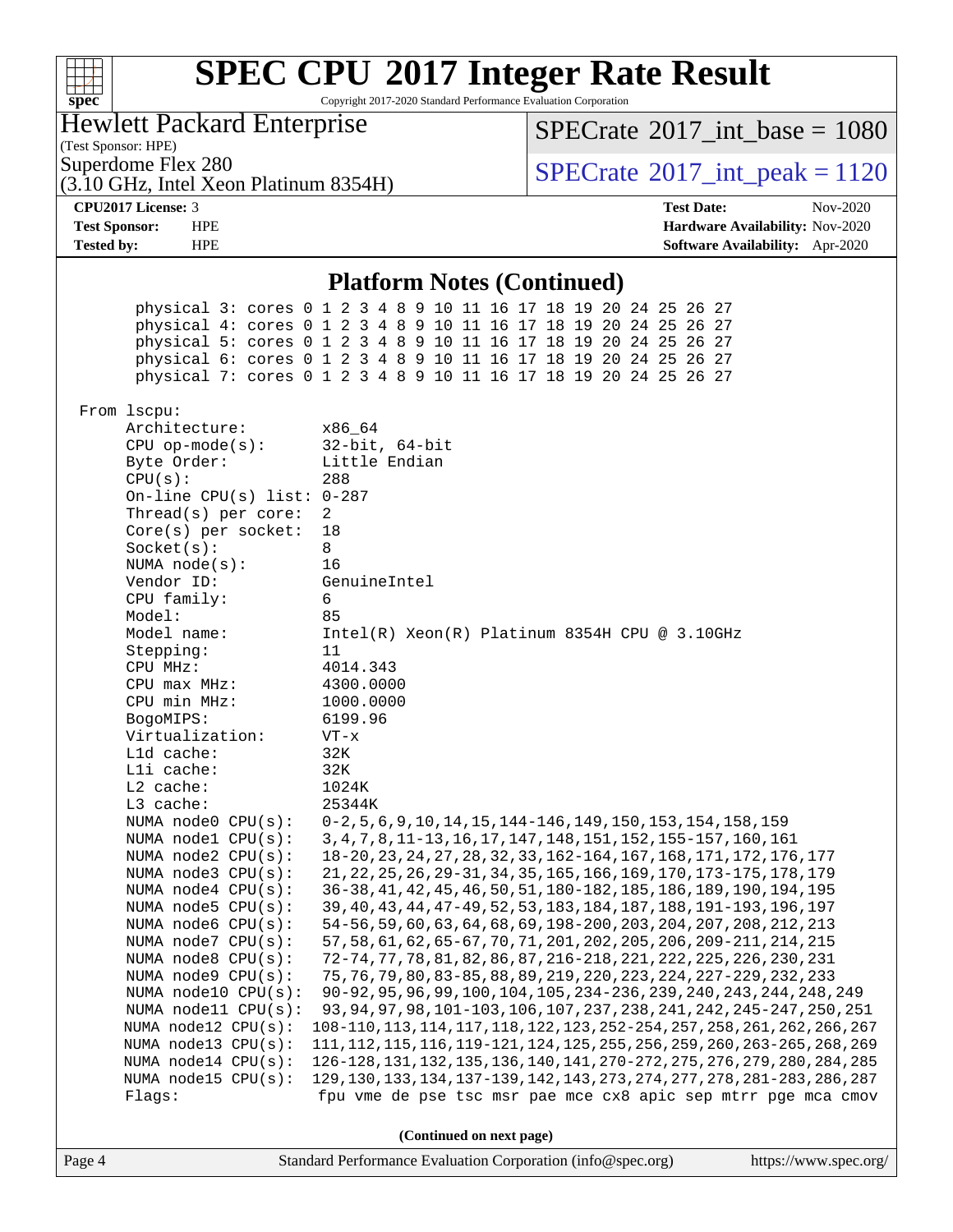Copyright 2017-2020 Standard Performance Evaluation Corporation

Hewlett Packard Enterprise

 $SPECTate$ <sup>®</sup>[2017\\_int\\_base =](http://www.spec.org/auto/cpu2017/Docs/result-fields.html#SPECrate2017intbase) 1080

(Test Sponsor: HPE)

(3.10 GHz, Intel Xeon Platinum 8354H)

### $SPECTate@2017_int\_peak = 1120$

**[spec](http://www.spec.org/)**

**[CPU2017 License:](http://www.spec.org/auto/cpu2017/Docs/result-fields.html#CPU2017License)** 3 **[Test Date:](http://www.spec.org/auto/cpu2017/Docs/result-fields.html#TestDate)** Nov-2020 **[Test Sponsor:](http://www.spec.org/auto/cpu2017/Docs/result-fields.html#TestSponsor)** HPE **[Hardware Availability:](http://www.spec.org/auto/cpu2017/Docs/result-fields.html#HardwareAvailability)** Nov-2020 **[Tested by:](http://www.spec.org/auto/cpu2017/Docs/result-fields.html#Testedby)** HPE **[Software Availability:](http://www.spec.org/auto/cpu2017/Docs/result-fields.html#SoftwareAvailability)** Apr-2020

#### **[Platform Notes \(Continued\)](http://www.spec.org/auto/cpu2017/Docs/result-fields.html#PlatformNotes)**

| pat pse36 clflush dts acpi mmx fxsr sse sse2 ss ht tm pbe syscall nx pdpelgb rdtscp<br>lm constant_tsc art arch_perfmon pebs bts rep_good nopl xtopology nonstop_tsc cpuid<br>aperfmperf pni pclmulqdq dtes64 monitor ds_cpl vmx smx est tm2 ssse3 sdbg fma cx16<br>xtpr pdcm pcid dca sse4_1 sse4_2 x2apic movbe popcnt tsc_deadline_timer aes xsave<br>avx f16c rdrand lahf_lm abm 3dnowprefetch cpuid_fault epb cat_13 cdp_13<br>invpcid_single intel_ppin ssbd mba ibrs ibpb stibp ibrs_enhanced tpr_shadow vnmi<br>flexpriority ept vpid fsgsbase tsc_adjust bmil hle avx2 smep bmi2 erms invpcid rtm<br>cqm mpx rdt_a avx512f avx512dq rdseed adx smap clflushopt clwb intel_pt avx512cd<br>avx512bw avx512vl xsaveopt xsavec xgetbvl xsaves cqm_llc cqm_occup_llc cqm_mbm_total<br>cqm_mbm_local avx512_bf16 dtherm ida arat pln pts pku ospke avx512_vnni md_clear<br>flush_11d arch_capabilities |  |
|-----------------------------------------------------------------------------------------------------------------------------------------------------------------------------------------------------------------------------------------------------------------------------------------------------------------------------------------------------------------------------------------------------------------------------------------------------------------------------------------------------------------------------------------------------------------------------------------------------------------------------------------------------------------------------------------------------------------------------------------------------------------------------------------------------------------------------------------------------------------------------------------------------------|--|
| /proc/cpuinfo cache data<br>cache size : 25344 KB                                                                                                                                                                                                                                                                                                                                                                                                                                                                                                                                                                                                                                                                                                                                                                                                                                                         |  |
| From numactl --hardware WARNING: a numactl 'node' might or might not correspond to a                                                                                                                                                                                                                                                                                                                                                                                                                                                                                                                                                                                                                                                                                                                                                                                                                      |  |
| physical chip.                                                                                                                                                                                                                                                                                                                                                                                                                                                                                                                                                                                                                                                                                                                                                                                                                                                                                            |  |
| available: 16 nodes (0-15)                                                                                                                                                                                                                                                                                                                                                                                                                                                                                                                                                                                                                                                                                                                                                                                                                                                                                |  |
| node 0 cpus: 0 1 2 5 6 9 10 14 15 144 145 146 149 150 153 154 158 159                                                                                                                                                                                                                                                                                                                                                                                                                                                                                                                                                                                                                                                                                                                                                                                                                                     |  |
| node 0 size: 385549 MB                                                                                                                                                                                                                                                                                                                                                                                                                                                                                                                                                                                                                                                                                                                                                                                                                                                                                    |  |
| node 0 free: 385298 MB                                                                                                                                                                                                                                                                                                                                                                                                                                                                                                                                                                                                                                                                                                                                                                                                                                                                                    |  |
| node 1 cpus: 3 4 7 8 11 12 13 16 17 147 148 151 152 155 156 157 160 161                                                                                                                                                                                                                                                                                                                                                                                                                                                                                                                                                                                                                                                                                                                                                                                                                                   |  |
| node 1 size: 387067 MB                                                                                                                                                                                                                                                                                                                                                                                                                                                                                                                                                                                                                                                                                                                                                                                                                                                                                    |  |
| node 1 free: 386965 MB                                                                                                                                                                                                                                                                                                                                                                                                                                                                                                                                                                                                                                                                                                                                                                                                                                                                                    |  |
| node 2 cpus: 18 19 20 23 24 27 28 32 33 162 163 164 167 168 171 172 176 177                                                                                                                                                                                                                                                                                                                                                                                                                                                                                                                                                                                                                                                                                                                                                                                                                               |  |
| node 2 size: 387067 MB                                                                                                                                                                                                                                                                                                                                                                                                                                                                                                                                                                                                                                                                                                                                                                                                                                                                                    |  |
| node 2 free: 386957 MB                                                                                                                                                                                                                                                                                                                                                                                                                                                                                                                                                                                                                                                                                                                                                                                                                                                                                    |  |
| node 3 cpus: 21 22 25 26 29 30 31 34 35 165 166 169 170 173 174 175 178 179                                                                                                                                                                                                                                                                                                                                                                                                                                                                                                                                                                                                                                                                                                                                                                                                                               |  |
| node 3 size: 387067 MB                                                                                                                                                                                                                                                                                                                                                                                                                                                                                                                                                                                                                                                                                                                                                                                                                                                                                    |  |
| node 3 free: 386963 MB                                                                                                                                                                                                                                                                                                                                                                                                                                                                                                                                                                                                                                                                                                                                                                                                                                                                                    |  |
| node 4 cpus: 36 37 38 41 42 45 46 50 51 180 181 182 185 186 189 190 194 195                                                                                                                                                                                                                                                                                                                                                                                                                                                                                                                                                                                                                                                                                                                                                                                                                               |  |
| node 4 size: 387067 MB                                                                                                                                                                                                                                                                                                                                                                                                                                                                                                                                                                                                                                                                                                                                                                                                                                                                                    |  |
| node 4 free: 386866 MB                                                                                                                                                                                                                                                                                                                                                                                                                                                                                                                                                                                                                                                                                                                                                                                                                                                                                    |  |
| node 5 cpus: 39 40 43 44 47 48 49 52 53 183 184 187 188 191 192 193 196 197                                                                                                                                                                                                                                                                                                                                                                                                                                                                                                                                                                                                                                                                                                                                                                                                                               |  |
| node 5 size: 387067 MB                                                                                                                                                                                                                                                                                                                                                                                                                                                                                                                                                                                                                                                                                                                                                                                                                                                                                    |  |
| node 5 free: 386006 MB                                                                                                                                                                                                                                                                                                                                                                                                                                                                                                                                                                                                                                                                                                                                                                                                                                                                                    |  |
| node 6 cpus: 54 55 56 59 60 63 64 68 69 198 199 200 203 204 207 208 212 213                                                                                                                                                                                                                                                                                                                                                                                                                                                                                                                                                                                                                                                                                                                                                                                                                               |  |
| node 6 size: 387067 MB                                                                                                                                                                                                                                                                                                                                                                                                                                                                                                                                                                                                                                                                                                                                                                                                                                                                                    |  |
| node 6 free: 386976 MB                                                                                                                                                                                                                                                                                                                                                                                                                                                                                                                                                                                                                                                                                                                                                                                                                                                                                    |  |
| node 7 cpus: 57 58 61 62 65 66 67 70 71 201 202 205 206 209 210 211 214 215                                                                                                                                                                                                                                                                                                                                                                                                                                                                                                                                                                                                                                                                                                                                                                                                                               |  |
| node 7 size: 387040 MB                                                                                                                                                                                                                                                                                                                                                                                                                                                                                                                                                                                                                                                                                                                                                                                                                                                                                    |  |
| node 7 free: 386938 MB                                                                                                                                                                                                                                                                                                                                                                                                                                                                                                                                                                                                                                                                                                                                                                                                                                                                                    |  |
| node 8 cpus: 72 73 74 77 78 81 82 86 87 216 217 218 221 222 225 226 230 231                                                                                                                                                                                                                                                                                                                                                                                                                                                                                                                                                                                                                                                                                                                                                                                                                               |  |
| node 8 size: 387067 MB                                                                                                                                                                                                                                                                                                                                                                                                                                                                                                                                                                                                                                                                                                                                                                                                                                                                                    |  |
| node 8 free: 386978 MB                                                                                                                                                                                                                                                                                                                                                                                                                                                                                                                                                                                                                                                                                                                                                                                                                                                                                    |  |
| node 9 cpus: 75 76 79 80 83 84 85 88 89 219 220 223 224 227 228 229 232 233                                                                                                                                                                                                                                                                                                                                                                                                                                                                                                                                                                                                                                                                                                                                                                                                                               |  |
| node 9 size: 387067 MB                                                                                                                                                                                                                                                                                                                                                                                                                                                                                                                                                                                                                                                                                                                                                                                                                                                                                    |  |
|                                                                                                                                                                                                                                                                                                                                                                                                                                                                                                                                                                                                                                                                                                                                                                                                                                                                                                           |  |

**(Continued on next page)**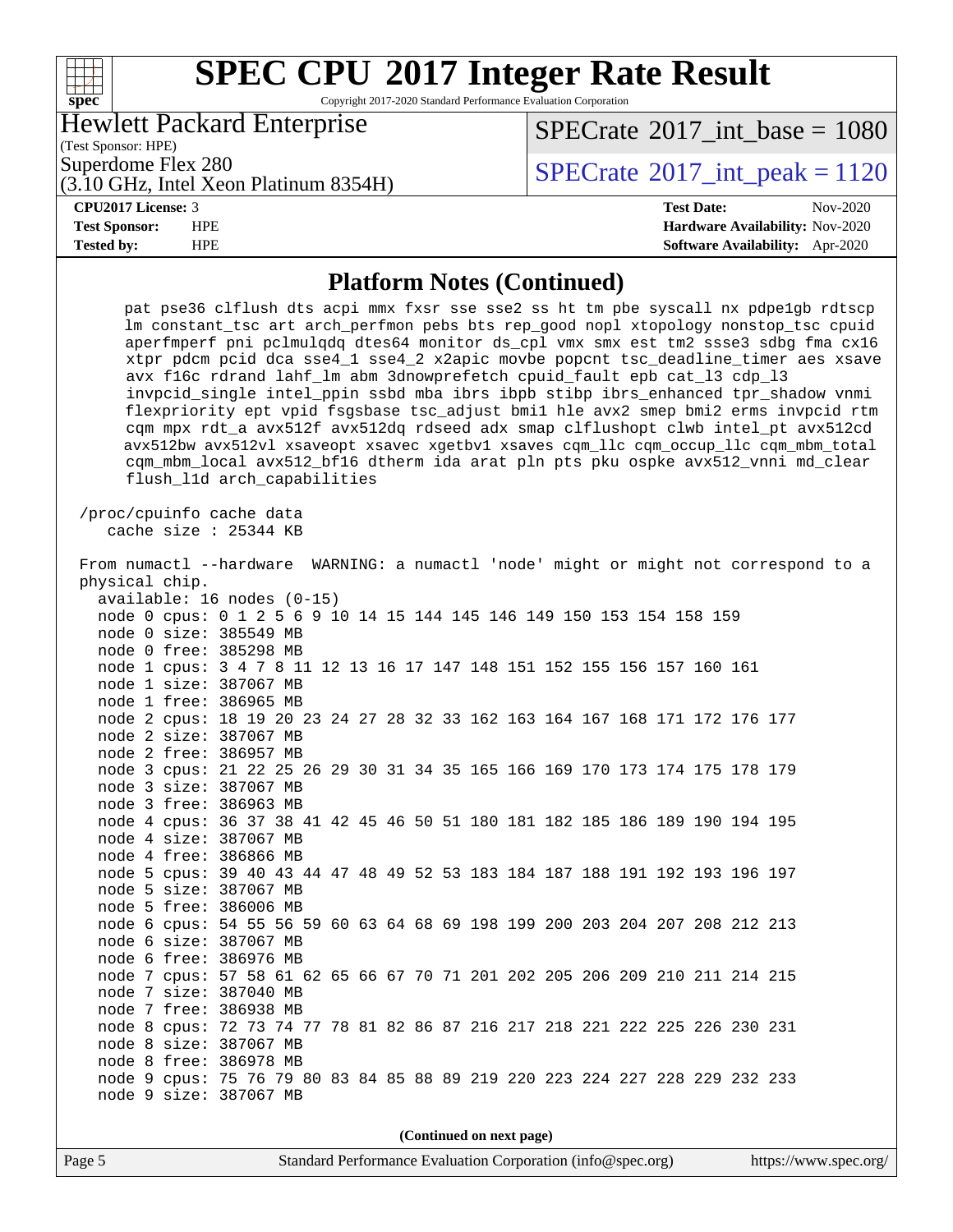

Copyright 2017-2020 Standard Performance Evaluation Corporation

Hewlett Packard Enterprise

 $SPECTate$ <sup>®</sup>[2017\\_int\\_base =](http://www.spec.org/auto/cpu2017/Docs/result-fields.html#SPECrate2017intbase) 1080

(Test Sponsor: HPE)

Superdome Flex 280<br>(3.10 GHz, Intel Xeon Platinum 8354H)  $\begin{array}{|l|l|}\n\hline\n\text{SPECrate} @ 2017\_int\_peak = 1120 \\
\hline\n\end{array}$  $\begin{array}{|l|l|}\n\hline\n\text{SPECrate} @ 2017\_int\_peak = 1120 \\
\hline\n\end{array}$  $\begin{array}{|l|l|}\n\hline\n\text{SPECrate} @ 2017\_int\_peak = 1120 \\
\hline\n\end{array}$ 

**[CPU2017 License:](http://www.spec.org/auto/cpu2017/Docs/result-fields.html#CPU2017License)** 3 **[Test Date:](http://www.spec.org/auto/cpu2017/Docs/result-fields.html#TestDate)** Nov-2020 **[Test Sponsor:](http://www.spec.org/auto/cpu2017/Docs/result-fields.html#TestSponsor)** HPE **[Hardware Availability:](http://www.spec.org/auto/cpu2017/Docs/result-fields.html#HardwareAvailability)** Nov-2020 **[Tested by:](http://www.spec.org/auto/cpu2017/Docs/result-fields.html#Testedby)** HPE **[Software Availability:](http://www.spec.org/auto/cpu2017/Docs/result-fields.html#SoftwareAvailability)** Apr-2020

#### **[Platform Notes \(Continued\)](http://www.spec.org/auto/cpu2017/Docs/result-fields.html#PlatformNotes)**

|                                    | node 9 free: 386965 MB                                                                |              |    |    |                                                             |    |    |                          |    |    |         |        |    |    |    |    |  |                       |
|------------------------------------|---------------------------------------------------------------------------------------|--------------|----|----|-------------------------------------------------------------|----|----|--------------------------|----|----|---------|--------|----|----|----|----|--|-----------------------|
|                                    | node 10 cpus: 90 91 92 95 96 99 100 104 105 234 235 236 239 240 243 244 248 249       |              |    |    |                                                             |    |    |                          |    |    |         |        |    |    |    |    |  |                       |
|                                    | node 10 size: 387067 MB                                                               |              |    |    |                                                             |    |    |                          |    |    |         |        |    |    |    |    |  |                       |
|                                    | node 10 free: 386973 MB                                                               |              |    |    |                                                             |    |    |                          |    |    |         |        |    |    |    |    |  |                       |
|                                    | node 11 cpus: 93 94 97 98 101 102 103 106 107 237 238 241 242 245 246 247 250 251     |              |    |    |                                                             |    |    |                          |    |    |         |        |    |    |    |    |  |                       |
|                                    | node 11 size: 387067 MB                                                               |              |    |    |                                                             |    |    |                          |    |    |         |        |    |    |    |    |  |                       |
|                                    | node 11 free: 386967 MB                                                               |              |    |    |                                                             |    |    |                          |    |    |         |        |    |    |    |    |  |                       |
|                                    | node 12 cpus: 108 109 110 113 114 117 118 122 123 252 253 254 257 258 261 262 266 267 |              |    |    |                                                             |    |    |                          |    |    |         |        |    |    |    |    |  |                       |
|                                    | node 12 size: 387067 MB                                                               |              |    |    |                                                             |    |    |                          |    |    |         |        |    |    |    |    |  |                       |
|                                    | node 12 free: 386940 MB                                                               |              |    |    |                                                             |    |    |                          |    |    |         |        |    |    |    |    |  |                       |
|                                    | node 13 cpus: 111 112 115 116 119 120 121 124 125 255 256 259 260 263 264 265 268 269 |              |    |    |                                                             |    |    |                          |    |    |         |        |    |    |    |    |  |                       |
|                                    | node 13 size: 387067 MB                                                               |              |    |    |                                                             |    |    |                          |    |    |         |        |    |    |    |    |  |                       |
|                                    | node 13 free: 386978 MB                                                               |              |    |    |                                                             |    |    |                          |    |    |         |        |    |    |    |    |  |                       |
|                                    | node 14 cpus: 126 127 128 131 132 135 136 140 141 270 271 272 275 276 279 280 284 285 |              |    |    |                                                             |    |    |                          |    |    |         |        |    |    |    |    |  |                       |
|                                    | node 14 size: 387067 MB                                                               |              |    |    |                                                             |    |    |                          |    |    |         |        |    |    |    |    |  |                       |
|                                    | node 14 free: 386973 MB                                                               |              |    |    |                                                             |    |    |                          |    |    |         |        |    |    |    |    |  |                       |
|                                    | node 15 cpus: 129 130 133 134 137 138 139 142 143 273 274 277 278 281 282 283 286 287 |              |    |    |                                                             |    |    |                          |    |    |         |        |    |    |    |    |  |                       |
|                                    | node 15 size: 386035 MB                                                               |              |    |    |                                                             |    |    |                          |    |    |         |        |    |    |    |    |  |                       |
|                                    | node 15 free: 385942 MB                                                               |              |    |    |                                                             |    |    |                          |    |    |         |        |    |    |    |    |  |                       |
|                                    | node distances:                                                                       |              |    |    |                                                             |    |    |                          |    |    |         |        |    |    |    |    |  |                       |
| node                               | 0                                                                                     | $\mathbf{1}$ | 2  | 3  | $\overline{4}$                                              | 5  | 6  | 7                        | 8  | 9  | $10 \,$ | 11     | 12 | 13 | 14 | 15 |  |                       |
| 0:                                 | 10                                                                                    | 13           | 16 | 16 | 16                                                          | 16 | 24 | 24                       | 16 | 16 | 16      | 16     | 16 | 16 | 16 | 16 |  |                       |
| 1:                                 | 13                                                                                    | 10           | 16 | 16 | 16                                                          | 16 | 24 | 24                       | 16 | 16 | 16      | 16     | 16 | 16 | 16 | 16 |  |                       |
| 2:                                 | 16                                                                                    | 16           | 10 | 13 | 24                                                          | 24 | 16 | 16                       | 16 | 16 | 16      | 16     | 16 | 16 | 16 | 16 |  |                       |
| 3:                                 | 16                                                                                    | 16           | 13 | 10 | 24                                                          | 24 | 16 | 16                       | 16 | 16 | 16      | 16     | 16 | 16 | 16 | 16 |  |                       |
| 4:                                 | 16                                                                                    | 16           | 24 | 24 | 10                                                          | 13 | 16 | 16                       | 16 | 16 | 16      | 16     | 16 | 16 | 16 | 16 |  |                       |
| 5:                                 | 16                                                                                    | 16           | 24 | 24 | 13                                                          | 10 | 16 | 16                       | 16 | 16 | 16      | 16     | 16 | 16 | 16 | 16 |  |                       |
| 6:                                 | 24                                                                                    | 24           | 16 | 16 | 16                                                          | 16 | 10 | 13                       | 16 | 16 | 16      | 16     | 16 | 16 | 16 | 16 |  |                       |
| 7:                                 | 24                                                                                    | 24           | 16 | 16 | 16                                                          | 16 | 13 | 10                       | 16 | 16 | 16      | 16     | 16 | 16 | 16 | 16 |  |                       |
| 8:                                 | 16                                                                                    | 16           | 16 | 16 | 16                                                          | 16 | 16 | 16                       | 10 | 13 | 16      | 16     | 16 | 16 | 24 | 24 |  |                       |
| 9:                                 | 16                                                                                    | 16           | 16 | 16 | 16                                                          | 16 | 16 | 16                       | 13 | 10 | 16      | 16     | 16 | 16 | 24 | 24 |  |                       |
| 10:                                | 16                                                                                    | 16           | 16 | 16 | 16                                                          | 16 | 16 | 16                       | 16 | 16 | 10      | 13     | 24 | 24 | 16 | 16 |  |                       |
| 11:                                | 16                                                                                    | 16           | 16 | 16 | 16                                                          | 16 | 16 | 16                       | 16 | 16 | 13      | $10\,$ | 24 | 24 | 16 | 16 |  |                       |
| 12:                                | 16                                                                                    | 16           | 16 | 16 | 16                                                          | 16 | 16 | 16                       | 16 | 16 | 24      | 24     | 10 | 13 | 16 | 16 |  |                       |
| 13:                                | 16                                                                                    | 16           | 16 | 16 | 16                                                          | 16 | 16 | 16                       | 16 | 16 | 24      | 24     | 13 | 10 | 16 | 16 |  |                       |
| 14:                                | 16                                                                                    | 16           | 16 | 16 | 16                                                          | 16 | 16 | 16                       | 24 | 24 | 16      | 16     | 16 | 16 | 10 | 13 |  |                       |
| 15:                                | 16                                                                                    | 16           | 16 | 16 | 16                                                          | 16 | 16 | 16                       | 24 | 24 | 16      | 16     | 16 | 16 | 13 | 10 |  |                       |
|                                    |                                                                                       |              |    |    |                                                             |    |    |                          |    |    |         |        |    |    |    |    |  |                       |
| From /proc/meminfo                 |                                                                                       |              |    |    |                                                             |    |    |                          |    |    |         |        |    |    |    |    |  |                       |
|                                    | MemTotal:                                                                             |              |    |    | 6339075760 kB                                               |    |    |                          |    |    |         |        |    |    |    |    |  |                       |
|                                    | HugePages_Total:                                                                      |              |    |    | 0                                                           |    |    |                          |    |    |         |        |    |    |    |    |  |                       |
|                                    | Hugepagesize:                                                                         |              |    |    | 2048 kB                                                     |    |    |                          |    |    |         |        |    |    |    |    |  |                       |
|                                    |                                                                                       |              |    |    |                                                             |    |    |                          |    |    |         |        |    |    |    |    |  |                       |
| /usr/bin/lsb_release -d            |                                                                                       |              |    |    |                                                             |    |    |                          |    |    |         |        |    |    |    |    |  |                       |
|                                    | Red Hat Enterprise Linux release 8.2 (Ootpa)                                          |              |    |    |                                                             |    |    |                          |    |    |         |        |    |    |    |    |  |                       |
|                                    |                                                                                       |              |    |    |                                                             |    |    |                          |    |    |         |        |    |    |    |    |  |                       |
| From /etc/*release* /etc/*version* |                                                                                       |              |    |    |                                                             |    |    |                          |    |    |         |        |    |    |    |    |  |                       |
|                                    |                                                                                       |              |    |    |                                                             |    |    |                          |    |    |         |        |    |    |    |    |  |                       |
|                                    |                                                                                       |              |    |    |                                                             |    |    | (Continued on next page) |    |    |         |        |    |    |    |    |  |                       |
| Page 6                             |                                                                                       |              |    |    | Standard Performance Evaluation Corporation (info@spec.org) |    |    |                          |    |    |         |        |    |    |    |    |  | https://www.spec.org/ |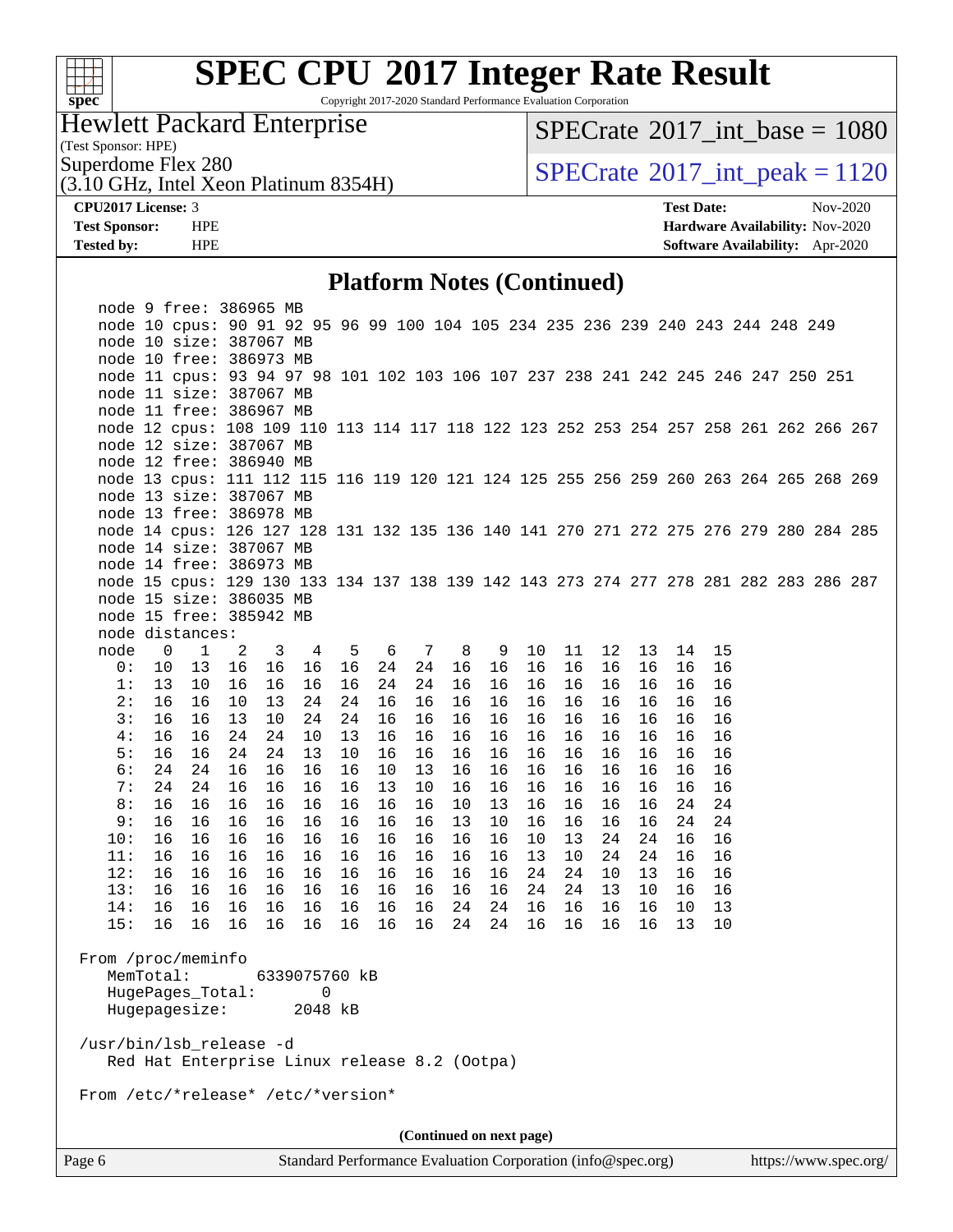

Copyright 2017-2020 Standard Performance Evaluation Corporation

#### Hewlett Packard Enterprise

(Test Sponsor: HPE)

 $SPECTate$ <sup>®</sup>[2017\\_int\\_base =](http://www.spec.org/auto/cpu2017/Docs/result-fields.html#SPECrate2017intbase) 1080

Superdome Flex 280<br>(3.10 GHz, Intel Xeon Platinum 8354H)  $\begin{array}{|l|l|}\n\hline\n\text{SPECrate} @ 2017\_int\_peak = 1120 \\
\hline\n\end{array}$  $\begin{array}{|l|l|}\n\hline\n\text{SPECrate} @ 2017\_int\_peak = 1120 \\
\hline\n\end{array}$  $\begin{array}{|l|l|}\n\hline\n\text{SPECrate} @ 2017\_int\_peak = 1120 \\
\hline\n\end{array}$ 

**[CPU2017 License:](http://www.spec.org/auto/cpu2017/Docs/result-fields.html#CPU2017License)** 3 **[Test Date:](http://www.spec.org/auto/cpu2017/Docs/result-fields.html#TestDate)** Nov-2020 **[Test Sponsor:](http://www.spec.org/auto/cpu2017/Docs/result-fields.html#TestSponsor)** HPE **[Hardware Availability:](http://www.spec.org/auto/cpu2017/Docs/result-fields.html#HardwareAvailability)** Nov-2020 **[Tested by:](http://www.spec.org/auto/cpu2017/Docs/result-fields.html#Testedby)** HPE **[Software Availability:](http://www.spec.org/auto/cpu2017/Docs/result-fields.html#SoftwareAvailability)** Apr-2020

#### **[Platform Notes \(Continued\)](http://www.spec.org/auto/cpu2017/Docs/result-fields.html#PlatformNotes)**

| Standard Performance Evaluation Corporation (info@spec.org)<br>Page 7                                                                                                                                                                                                                                                                                                                   | https://www.spec.org/ |
|-----------------------------------------------------------------------------------------------------------------------------------------------------------------------------------------------------------------------------------------------------------------------------------------------------------------------------------------------------------------------------------------|-----------------------|
| (Continued on next page)                                                                                                                                                                                                                                                                                                                                                                |                       |
| Additional information from dmidecode follows. WARNING: Use caution when you interpret                                                                                                                                                                                                                                                                                                  |                       |
| SPEC is set to: /home/cpu2017<br>Filesystem<br>Used Avail Use% Mounted on<br>Size<br>Type<br>/dev/mapper/rhel-home xfs<br>392G<br>29G 363G<br>8% /home<br>From /sys/devices/virtual/dmi/id<br>BIOS:<br>HPE Bundle:1.0.142 SFW:008.000.189.000.2010080501 10/08/2020<br>Vendor:<br><b>HPE</b><br>Product: Superdome Flex 280<br>Product Family: 1590PID02020001<br>Serial:<br>5UF0090539 |                       |
| run-level 3 Nov 13 07:58                                                                                                                                                                                                                                                                                                                                                                |                       |
| Not affected<br>tsx_async_abort:                                                                                                                                                                                                                                                                                                                                                        |                       |
| pointer sanitization<br>$CVE-2017-5715$ (Spectre variant 2):<br>Mitigation: Enhanced IBRS, IBPB: conditional,<br>RSB filling                                                                                                                                                                                                                                                            |                       |
| via prctl and seccomp<br>Mitigation: usercopy/swapgs barriers and __user<br>$CVE-2017-5753$ (Spectre variant 1):                                                                                                                                                                                                                                                                        |                       |
| CVE-2017-5754 (Meltdown):<br>Not affected<br>CVE-2018-3639 (Speculative Store Bypass): Mitigation: Speculative Store Bypass disabled                                                                                                                                                                                                                                                    |                       |
| CVE-2018-3620 (L1 Terminal Fault):<br>Not affected<br>Microarchitectural Data Sampling:<br>Not affected                                                                                                                                                                                                                                                                                 |                       |
| itlb_multihit:<br>Not affected                                                                                                                                                                                                                                                                                                                                                          |                       |
| Kernel self-reported vulnerability status:                                                                                                                                                                                                                                                                                                                                              |                       |
| uname $-a$ :<br>Linux ch-622.fchst.rdlabs.hpecorp.net 4.18.0-193.el8.x86_64 #1 SMP Fri Mar 27 14:35:58<br>UTC 2020 x86_64 x86_64 x86_64 GNU/Linux                                                                                                                                                                                                                                       |                       |
| system-release-cpe: cpe:/o:redhat:enterprise_linux:8.2:ga                                                                                                                                                                                                                                                                                                                               |                       |
| redhat-release: Red Hat Enterprise Linux release 8.2 (Ootpa)<br>system-release: Red Hat Enterprise Linux release 8.2 (Ootpa)                                                                                                                                                                                                                                                            |                       |
| PRETTY_NAME="Red Hat Enterprise Linux 8.2 (Ootpa)"<br>ANSI_COLOR="0;31"                                                                                                                                                                                                                                                                                                                 |                       |
| VERSION_ID="8.2"<br>PLATFORM ID="platform:el8"                                                                                                                                                                                                                                                                                                                                          |                       |
| ID="rhel"<br>ID_LIKE="fedora"                                                                                                                                                                                                                                                                                                                                                           |                       |
| NAME="Red Hat Enterprise Linux"<br>VERSION="8.2 (Ootpa)"                                                                                                                                                                                                                                                                                                                                |                       |
| os-release:                                                                                                                                                                                                                                                                                                                                                                             |                       |
| hpe-foundation-release: HPE Foundation Software 2.4, Build<br>734.0820.200723T0100.a.rhel82hpe-200723T0100                                                                                                                                                                                                                                                                              |                       |
|                                                                                                                                                                                                                                                                                                                                                                                         |                       |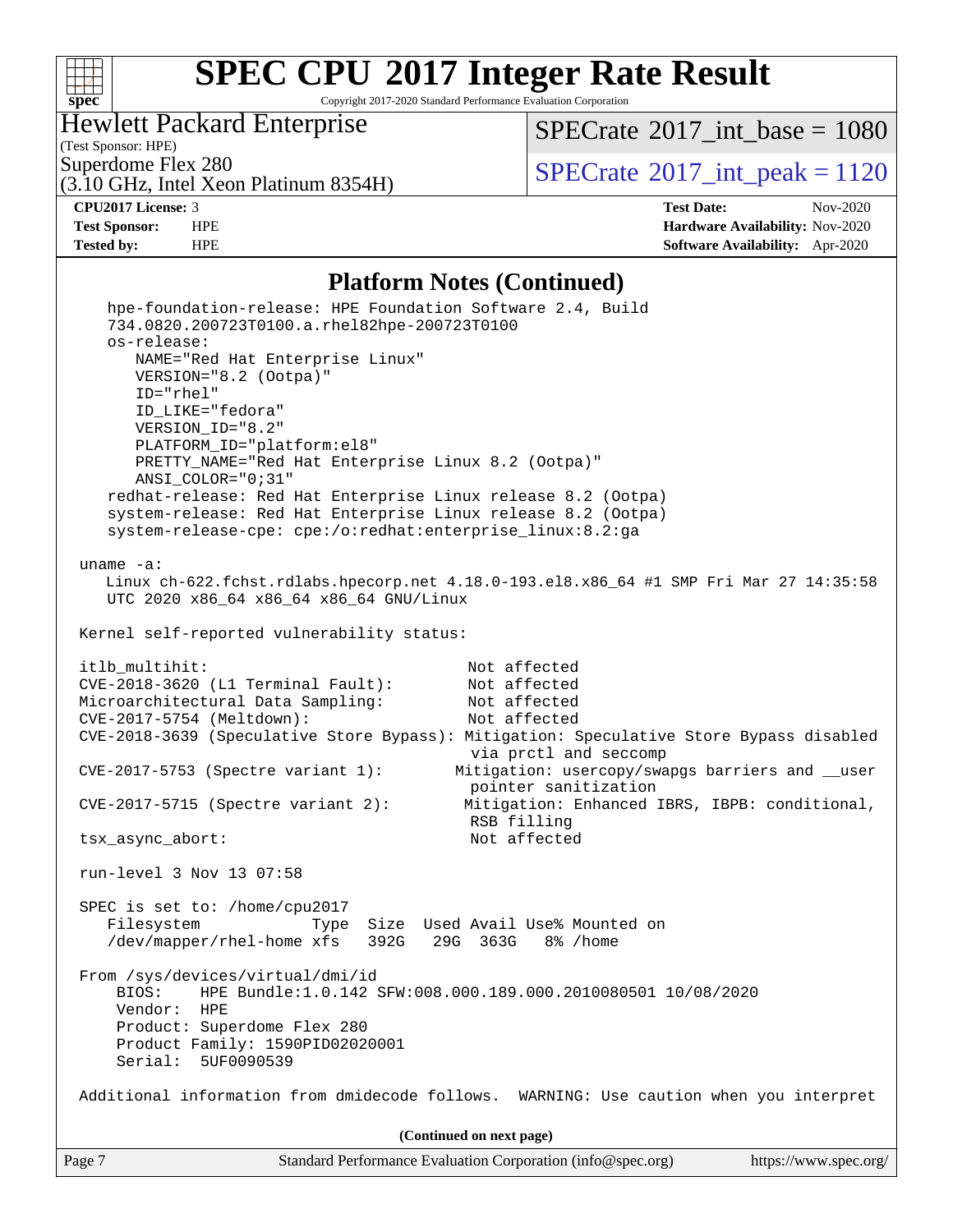#### **[spec](http://www.spec.org/)**

# **[SPEC CPU](http://www.spec.org/auto/cpu2017/Docs/result-fields.html#SPECCPU2017IntegerRateResult)[2017 Integer Rate Result](http://www.spec.org/auto/cpu2017/Docs/result-fields.html#SPECCPU2017IntegerRateResult)**

Copyright 2017-2020 Standard Performance Evaluation Corporation

#### Hewlett Packard Enterprise

(Test Sponsor: HPE)

[SPECrate](http://www.spec.org/auto/cpu2017/Docs/result-fields.html#SPECrate2017intbase)®2017 int\_base =  $1080$ 

(3.10 GHz, Intel Xeon Platinum 8354H)

Superdome Flex 280<br>  $SPECTA <sup>280</sup>$  [SPECrate](http://www.spec.org/auto/cpu2017/Docs/result-fields.html#SPECrate2017intpeak)<sup>®</sup>2017 int peak = 1120

**[CPU2017 License:](http://www.spec.org/auto/cpu2017/Docs/result-fields.html#CPU2017License)** 3 **[Test Date:](http://www.spec.org/auto/cpu2017/Docs/result-fields.html#TestDate)** Nov-2020 **[Test Sponsor:](http://www.spec.org/auto/cpu2017/Docs/result-fields.html#TestSponsor)** HPE **[Hardware Availability:](http://www.spec.org/auto/cpu2017/Docs/result-fields.html#HardwareAvailability)** Nov-2020 **[Tested by:](http://www.spec.org/auto/cpu2017/Docs/result-fields.html#Testedby)** HPE **[Software Availability:](http://www.spec.org/auto/cpu2017/Docs/result-fields.html#SoftwareAvailability)** Apr-2020

#### **[Platform Notes \(Continued\)](http://www.spec.org/auto/cpu2017/Docs/result-fields.html#PlatformNotes)**

Page 8 Standard Performance Evaluation Corporation [\(info@spec.org\)](mailto:info@spec.org) <https://www.spec.org/> this section. The 'dmidecode' program reads system data which is "intended to allow hardware to be accurately determined", but the intent may not be met, as there are frequent changes to hardware, firmware, and the "DMTF SMBIOS" standard. Memory: 48x Hynix HMABAGL7ABR4N-XN 128 GB 4 rank 3200 48x NO DIMM NO DIMM (End of data from sysinfo program) **[Compiler Version Notes](http://www.spec.org/auto/cpu2017/Docs/result-fields.html#CompilerVersionNotes)** ==============================================================================  $C \qquad | \quad 502.\text{gcc\_r}(\text{peak})$ ------------------------------------------------------------------------------ Intel(R) C Compiler for applications running on IA-32, Version 2021.1 NextGen Build 20200304 Copyright (C) 1985-2020 Intel Corporation. All rights reserved. ------------------------------------------------------------------------------ ============================================================================== C  $\vert$  500.perlbench r(base) 502.gcc r(base) 505.mcf r(base, peak) | 525.x264\_r(base, peak) 557.xz\_r(base) ------------------------------------------------------------------------------ Intel(R) C Compiler for applications running on Intel(R) 64, Version 2021.1 NextGen Build 20200304 Copyright (C) 1985-2020 Intel Corporation. All rights reserved. ------------------------------------------------------------------------------ ============================================================================== C | 500.perlbench\_r(peak) 557.xz\_r(peak) ------------------------------------------------------------------------------ Intel(R) C Intel(R) 64 Compiler for applications running on Intel(R)  $64$ , Version 19.1.1.217 Build 20200306 Copyright (C) 1985-2020 Intel Corporation. All rights reserved. ------------------------------------------------------------------------------ ==============================================================================  $C \qquad \qquad | \quad 502.\text{gcc\_r}(\text{peak})$ ------------------------------------------------------------------------------ Intel(R) C Compiler for applications running on IA-32, Version 2021.1 NextGen Build 20200304 Copyright (C) 1985-2020 Intel Corporation. All rights reserved. ------------------------------------------------------------------------------ ============================================================================== C | 500.perlbench r(base) 502.gcc r(base) 505.mcf r(base, peak) **(Continued on next page)**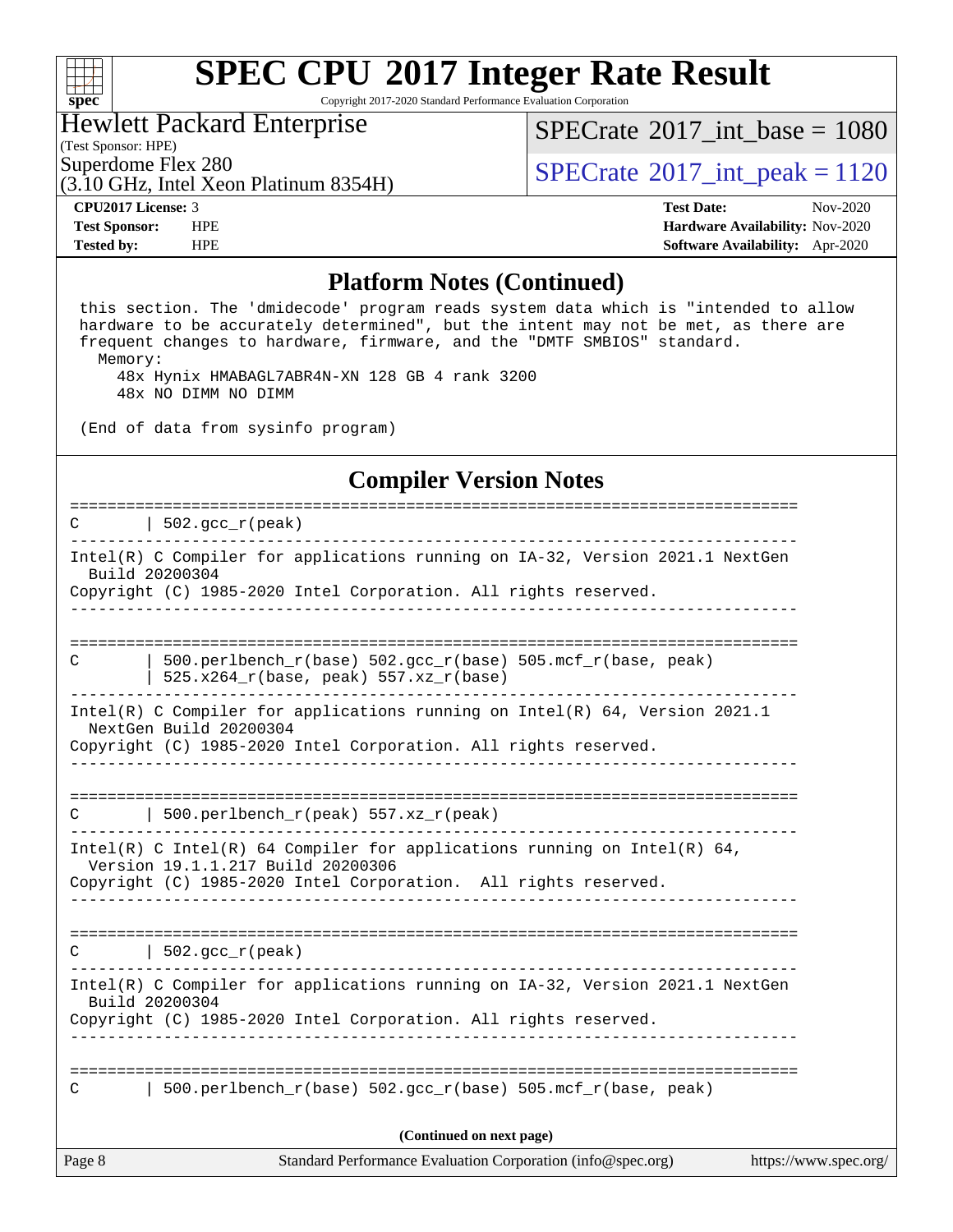| S.<br>U<br>×<br>t<br>t.<br>ь. |  |  |  |  |  |  |  |  |  |  |
|-------------------------------|--|--|--|--|--|--|--|--|--|--|

Copyright 2017-2020 Standard Performance Evaluation Corporation

Hewlett Packard Enterprise

(Test Sponsor: HPE)<br>Superdome Flex 280

 $SPECTate$ <sup>®</sup>[2017\\_int\\_base =](http://www.spec.org/auto/cpu2017/Docs/result-fields.html#SPECrate2017intbase) 1080

(3.10 GHz, Intel Xeon Platinum 8354H)

 $SPECTate@2017_int\_peak = 1120$ 

**[CPU2017 License:](http://www.spec.org/auto/cpu2017/Docs/result-fields.html#CPU2017License)** 3 **[Test Date:](http://www.spec.org/auto/cpu2017/Docs/result-fields.html#TestDate)** Nov-2020 **[Test Sponsor:](http://www.spec.org/auto/cpu2017/Docs/result-fields.html#TestSponsor)** HPE **[Hardware Availability:](http://www.spec.org/auto/cpu2017/Docs/result-fields.html#HardwareAvailability)** Nov-2020 **[Tested by:](http://www.spec.org/auto/cpu2017/Docs/result-fields.html#Testedby)** HPE **[Software Availability:](http://www.spec.org/auto/cpu2017/Docs/result-fields.html#SoftwareAvailability)** Apr-2020

#### **[Compiler Version Notes \(Continued\)](http://www.spec.org/auto/cpu2017/Docs/result-fields.html#CompilerVersionNotes)**

| Page 9 | Standard Performance Evaluation Corporation (info@spec.org)                                                                                                                      | https://www.spec.org/ |
|--------|----------------------------------------------------------------------------------------------------------------------------------------------------------------------------------|-----------------------|
|        | (Continued on next page)                                                                                                                                                         |                       |
|        | Intel(R) C++ Compiler for applications running on Intel(R) 64, Version 2021.1<br>NextGen Build 20200304<br>Copyright (C) 1985-2020 Intel Corporation. All rights reserved.       |                       |
| $C++$  | 520.omnetpp_r(base, peak) 523.xalancbmk_r(base, peak)<br>531.deepsjeng_r(base, peak) 541.leela_r(base, peak)                                                                     |                       |
|        | Intel(R) C Intel(R) 64 Compiler for applications running on Intel(R) 64,<br>Version 19.1.1.217 Build 20200306<br>Copyright (C) 1985-2020 Intel Corporation. All rights reserved. |                       |
| C      | 500.perlbench_r(peak) 557.xz_r(peak)                                                                                                                                             |                       |
|        | Intel(R) C Compiler for applications running on Intel(R) 64, Version 2021.1<br>NextGen Build 20200304<br>Copyright (C) 1985-2020 Intel Corporation. All rights reserved.         |                       |
| C      | $500. perlbench_r(base) 502. gcc_r(base) 505.mcf_r(base, peak)$<br>$525.x264_r(base, peak) 557.xz_r(base)$                                                                       |                       |
|        | Build 20200304<br>Copyright (C) 1985-2020 Intel Corporation. All rights reserved.                                                                                                |                       |
| C      | $\vert$ 502.gcc_r(peak)<br>Intel(R) C Compiler for applications running on IA-32, Version 2021.1 NextGen                                                                         |                       |
|        |                                                                                                                                                                                  |                       |
|        | Intel(R) C Intel(R) 64 Compiler for applications running on Intel(R) 64,<br>Version 19.1.1.217 Build 20200306<br>Copyright (C) 1985-2020 Intel Corporation. All rights reserved. |                       |
| C      | 500.perlbench_r(peak) 557.xz_r(peak)                                                                                                                                             |                       |
|        | Copyright (C) 1985-2020 Intel Corporation. All rights reserved.                                                                                                                  |                       |
|        | Intel(R) C Compiler for applications running on Intel(R) 64, Version 2021.1<br>NextGen Build 20200304                                                                            |                       |
|        | $525.x264_r(base, peak) 557.xz_r(base)$                                                                                                                                          |                       |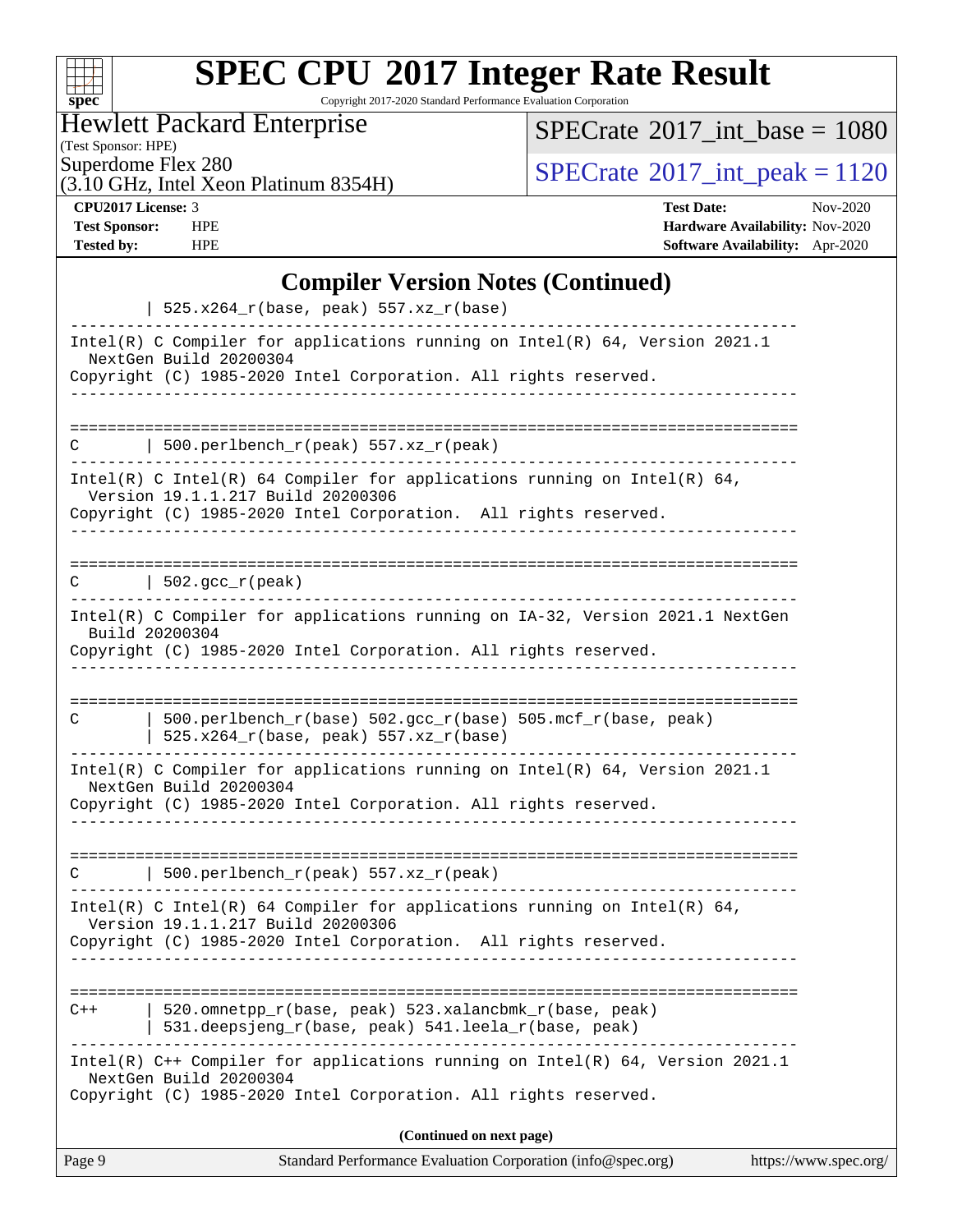| Sυ<br>E<br>U |  |  |  |  |  |  |  |  |
|--------------|--|--|--|--|--|--|--|--|

Copyright 2017-2020 Standard Performance Evaluation Corporation

### Hewlett Packard Enterprise

(Test Sponsor: HPE)

[SPECrate](http://www.spec.org/auto/cpu2017/Docs/result-fields.html#SPECrate2017intbase)®2017 int\_base =  $1080$ 

(3.10 GHz, Intel Xeon Platinum 8354H)

Superdome Flex 280<br>  $SPECTA 2017$  int peak = 1120

**[CPU2017 License:](http://www.spec.org/auto/cpu2017/Docs/result-fields.html#CPU2017License)** 3 **[Test Date:](http://www.spec.org/auto/cpu2017/Docs/result-fields.html#TestDate)** Nov-2020 **[Test Sponsor:](http://www.spec.org/auto/cpu2017/Docs/result-fields.html#TestSponsor)** HPE **[Hardware Availability:](http://www.spec.org/auto/cpu2017/Docs/result-fields.html#HardwareAvailability)** Nov-2020 **[Tested by:](http://www.spec.org/auto/cpu2017/Docs/result-fields.html#Testedby)** HPE **[Software Availability:](http://www.spec.org/auto/cpu2017/Docs/result-fields.html#SoftwareAvailability)** Apr-2020

#### **[Compiler Version Notes \(Continued\)](http://www.spec.org/auto/cpu2017/Docs/result-fields.html#CompilerVersionNotes)**

------------------------------------------------------------------------------

============================================================================== Fortran | 548.exchange2\_r(base, peak)

------------------------------------------------------------------------------ Intel(R) Fortran Intel(R) 64 Compiler for applications running on Intel(R) 64, Version 19.1.1.217 Build 20200306 Copyright (C) 1985-2020 Intel Corporation. All rights reserved.

------------------------------------------------------------------------------

### **[Base Compiler Invocation](http://www.spec.org/auto/cpu2017/Docs/result-fields.html#BaseCompilerInvocation)**

[C benchmarks](http://www.spec.org/auto/cpu2017/Docs/result-fields.html#Cbenchmarks):

[icc](http://www.spec.org/cpu2017/results/res2020q4/cpu2017-20201123-24436.flags.html#user_CCbase_intel_icc_66fc1ee009f7361af1fbd72ca7dcefbb700085f36577c54f309893dd4ec40d12360134090235512931783d35fd58c0460139e722d5067c5574d8eaf2b3e37e92)

[C++ benchmarks:](http://www.spec.org/auto/cpu2017/Docs/result-fields.html#CXXbenchmarks) [icpc](http://www.spec.org/cpu2017/results/res2020q4/cpu2017-20201123-24436.flags.html#user_CXXbase_intel_icpc_c510b6838c7f56d33e37e94d029a35b4a7bccf4766a728ee175e80a419847e808290a9b78be685c44ab727ea267ec2f070ec5dc83b407c0218cded6866a35d07)

[Fortran benchmarks](http://www.spec.org/auto/cpu2017/Docs/result-fields.html#Fortranbenchmarks): [ifort](http://www.spec.org/cpu2017/results/res2020q4/cpu2017-20201123-24436.flags.html#user_FCbase_intel_ifort_8111460550e3ca792625aed983ce982f94888b8b503583aa7ba2b8303487b4d8a21a13e7191a45c5fd58ff318f48f9492884d4413fa793fd88dd292cad7027ca)

### **[Base Portability Flags](http://www.spec.org/auto/cpu2017/Docs/result-fields.html#BasePortabilityFlags)**

 500.perlbench\_r: [-DSPEC\\_LP64](http://www.spec.org/cpu2017/results/res2020q4/cpu2017-20201123-24436.flags.html#b500.perlbench_r_basePORTABILITY_DSPEC_LP64) [-DSPEC\\_LINUX\\_X64](http://www.spec.org/cpu2017/results/res2020q4/cpu2017-20201123-24436.flags.html#b500.perlbench_r_baseCPORTABILITY_DSPEC_LINUX_X64) 502.gcc\_r: [-DSPEC\\_LP64](http://www.spec.org/cpu2017/results/res2020q4/cpu2017-20201123-24436.flags.html#suite_basePORTABILITY502_gcc_r_DSPEC_LP64) 505.mcf\_r: [-DSPEC\\_LP64](http://www.spec.org/cpu2017/results/res2020q4/cpu2017-20201123-24436.flags.html#suite_basePORTABILITY505_mcf_r_DSPEC_LP64) 520.omnetpp\_r: [-DSPEC\\_LP64](http://www.spec.org/cpu2017/results/res2020q4/cpu2017-20201123-24436.flags.html#suite_basePORTABILITY520_omnetpp_r_DSPEC_LP64) 523.xalancbmk\_r: [-DSPEC\\_LP64](http://www.spec.org/cpu2017/results/res2020q4/cpu2017-20201123-24436.flags.html#suite_basePORTABILITY523_xalancbmk_r_DSPEC_LP64) [-DSPEC\\_LINUX](http://www.spec.org/cpu2017/results/res2020q4/cpu2017-20201123-24436.flags.html#b523.xalancbmk_r_baseCXXPORTABILITY_DSPEC_LINUX) 525.x264\_r: [-DSPEC\\_LP64](http://www.spec.org/cpu2017/results/res2020q4/cpu2017-20201123-24436.flags.html#suite_basePORTABILITY525_x264_r_DSPEC_LP64) 531.deepsjeng\_r: [-DSPEC\\_LP64](http://www.spec.org/cpu2017/results/res2020q4/cpu2017-20201123-24436.flags.html#suite_basePORTABILITY531_deepsjeng_r_DSPEC_LP64) 541.leela\_r: [-DSPEC\\_LP64](http://www.spec.org/cpu2017/results/res2020q4/cpu2017-20201123-24436.flags.html#suite_basePORTABILITY541_leela_r_DSPEC_LP64) 548.exchange2\_r: [-DSPEC\\_LP64](http://www.spec.org/cpu2017/results/res2020q4/cpu2017-20201123-24436.flags.html#suite_basePORTABILITY548_exchange2_r_DSPEC_LP64) 557.xz\_r: [-DSPEC\\_LP64](http://www.spec.org/cpu2017/results/res2020q4/cpu2017-20201123-24436.flags.html#suite_basePORTABILITY557_xz_r_DSPEC_LP64)

## **[Base Optimization Flags](http://www.spec.org/auto/cpu2017/Docs/result-fields.html#BaseOptimizationFlags)**

[C benchmarks](http://www.spec.org/auto/cpu2017/Docs/result-fields.html#Cbenchmarks):

```
-m64 -qnextgen -std=c11
-Wl,-plugin-opt=-x86-branches-within-32B-boundaries -Wl,-z,muldefs
-xCORE-AVX512 -O3 -ffast-math -flto -mfpmath=sse -funroll-loops
-fuse-ld=gold -qopt-mem-layout-trans=4
```
**(Continued on next page)**

Page 10 Standard Performance Evaluation Corporation [\(info@spec.org\)](mailto:info@spec.org) <https://www.spec.org/>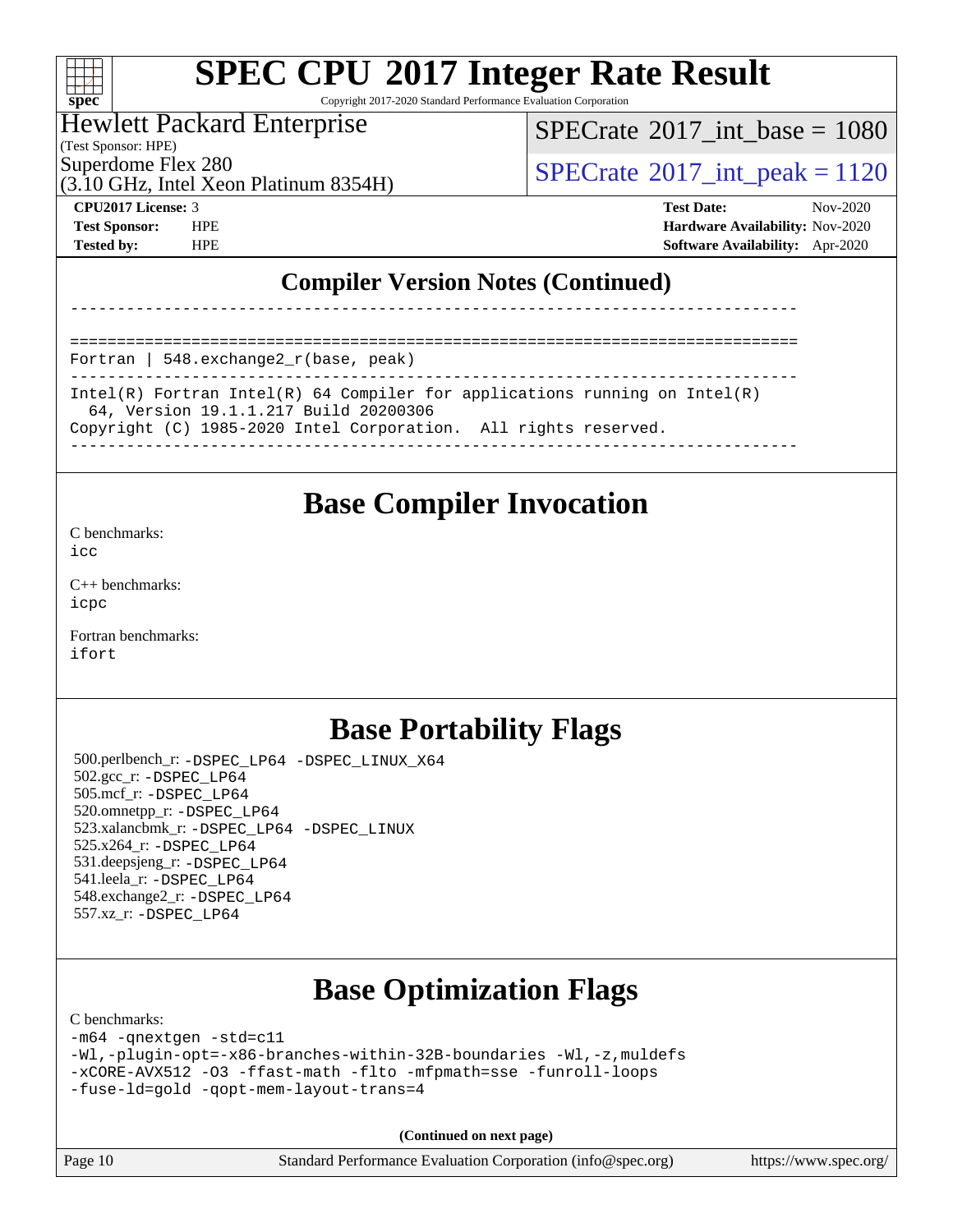

Copyright 2017-2020 Standard Performance Evaluation Corporation

#### Hewlett Packard Enterprise

(Test Sponsor: HPE)

[SPECrate](http://www.spec.org/auto/cpu2017/Docs/result-fields.html#SPECrate2017intbase)®2017 int\_base =  $1080$ 

Superdome Flex 280<br>  $SPECTA 2017$  int peak = 1120

(3.10 GHz, Intel Xeon Platinum 8354H)

**[Tested by:](http://www.spec.org/auto/cpu2017/Docs/result-fields.html#Testedby)** HPE **[Software Availability:](http://www.spec.org/auto/cpu2017/Docs/result-fields.html#SoftwareAvailability)** Apr-2020

**[CPU2017 License:](http://www.spec.org/auto/cpu2017/Docs/result-fields.html#CPU2017License)** 3 **[Test Date:](http://www.spec.org/auto/cpu2017/Docs/result-fields.html#TestDate)** Nov-2020 **[Test Sponsor:](http://www.spec.org/auto/cpu2017/Docs/result-fields.html#TestSponsor)** HPE **[Hardware Availability:](http://www.spec.org/auto/cpu2017/Docs/result-fields.html#HardwareAvailability)** Nov-2020

## **[Base Optimization Flags \(Continued\)](http://www.spec.org/auto/cpu2017/Docs/result-fields.html#BaseOptimizationFlags)**

[C benchmarks](http://www.spec.org/auto/cpu2017/Docs/result-fields.html#Cbenchmarks) (continued):

[-L/usr/local/IntelCompiler19/compilers\\_and\\_libraries\\_2020.1.217/linux/compiler/lib/intel64\\_lin](http://www.spec.org/cpu2017/results/res2020q4/cpu2017-20201123-24436.flags.html#user_CCbase_linkpath_2cb6f503891ebf8baee7515f4e7d4ec1217444d1d05903cc0091ac4158de400651d2b2313a9fa414cb8a8f0e16ab029634f5c6db340f400369c190d4db8a54a0) [-lqkmalloc](http://www.spec.org/cpu2017/results/res2020q4/cpu2017-20201123-24436.flags.html#user_CCbase_qkmalloc_link_lib_79a818439969f771c6bc311cfd333c00fc099dad35c030f5aab9dda831713d2015205805422f83de8875488a2991c0a156aaa600e1f9138f8fc37004abc96dc5)

[C++ benchmarks](http://www.spec.org/auto/cpu2017/Docs/result-fields.html#CXXbenchmarks):

```
-m64 -qnextgen -Wl,-plugin-opt=-x86-branches-within-32B-boundaries
-Wl,-z,muldefs -xCORE-AVX512 -O3 -ffast-math -flto -mfpmath=sse
-funroll-loops -fuse-ld=gold -qopt-mem-layout-trans=4
-L/usr/local/IntelCompiler19/compilers_and_libraries_2020.1.217/linux/compiler/lib/intel64_lin
-lqkmalloc
```
#### [Fortran benchmarks:](http://www.spec.org/auto/cpu2017/Docs/result-fields.html#Fortranbenchmarks)

```
-m64 -Wl,-plugin-opt=-x86-branches-within-32B-boundaries -Wl,-z,muldefs
-xCORE-AVX512 -O3 -ipo -no-prec-div -qopt-mem-layout-trans=4
-nostandard-realloc-lhs -align array32byte -auto
-mbranches-within-32B-boundaries
-L/usr/local/IntelCompiler19/compilers_and_libraries_2020.1.217/linux/compiler/lib/intel64_lin
-lqkmalloc
```
### **[Peak Compiler Invocation](http://www.spec.org/auto/cpu2017/Docs/result-fields.html#PeakCompilerInvocation)**

[C benchmarks](http://www.spec.org/auto/cpu2017/Docs/result-fields.html#Cbenchmarks): [icc](http://www.spec.org/cpu2017/results/res2020q4/cpu2017-20201123-24436.flags.html#user_CCpeak_intel_icc_66fc1ee009f7361af1fbd72ca7dcefbb700085f36577c54f309893dd4ec40d12360134090235512931783d35fd58c0460139e722d5067c5574d8eaf2b3e37e92)

[C++ benchmarks:](http://www.spec.org/auto/cpu2017/Docs/result-fields.html#CXXbenchmarks) [icpc](http://www.spec.org/cpu2017/results/res2020q4/cpu2017-20201123-24436.flags.html#user_CXXpeak_intel_icpc_c510b6838c7f56d33e37e94d029a35b4a7bccf4766a728ee175e80a419847e808290a9b78be685c44ab727ea267ec2f070ec5dc83b407c0218cded6866a35d07)

[Fortran benchmarks](http://www.spec.org/auto/cpu2017/Docs/result-fields.html#Fortranbenchmarks): [ifort](http://www.spec.org/cpu2017/results/res2020q4/cpu2017-20201123-24436.flags.html#user_FCpeak_intel_ifort_8111460550e3ca792625aed983ce982f94888b8b503583aa7ba2b8303487b4d8a21a13e7191a45c5fd58ff318f48f9492884d4413fa793fd88dd292cad7027ca)

## **[Peak Portability Flags](http://www.spec.org/auto/cpu2017/Docs/result-fields.html#PeakPortabilityFlags)**

 500.perlbench\_r: [-DSPEC\\_LP64](http://www.spec.org/cpu2017/results/res2020q4/cpu2017-20201123-24436.flags.html#b500.perlbench_r_peakPORTABILITY_DSPEC_LP64) [-DSPEC\\_LINUX\\_X64](http://www.spec.org/cpu2017/results/res2020q4/cpu2017-20201123-24436.flags.html#b500.perlbench_r_peakCPORTABILITY_DSPEC_LINUX_X64) 502.gcc\_r: [-D\\_FILE\\_OFFSET\\_BITS=64](http://www.spec.org/cpu2017/results/res2020q4/cpu2017-20201123-24436.flags.html#user_peakPORTABILITY502_gcc_r_file_offset_bits_64_5ae949a99b284ddf4e95728d47cb0843d81b2eb0e18bdfe74bbf0f61d0b064f4bda2f10ea5eb90e1dcab0e84dbc592acfc5018bc955c18609f94ddb8d550002c) 505.mcf\_r: [-DSPEC\\_LP64](http://www.spec.org/cpu2017/results/res2020q4/cpu2017-20201123-24436.flags.html#suite_peakPORTABILITY505_mcf_r_DSPEC_LP64) 520.omnetpp\_r: [-DSPEC\\_LP64](http://www.spec.org/cpu2017/results/res2020q4/cpu2017-20201123-24436.flags.html#suite_peakPORTABILITY520_omnetpp_r_DSPEC_LP64) 523.xalancbmk\_r: [-DSPEC\\_LP64](http://www.spec.org/cpu2017/results/res2020q4/cpu2017-20201123-24436.flags.html#suite_peakPORTABILITY523_xalancbmk_r_DSPEC_LP64) [-DSPEC\\_LINUX](http://www.spec.org/cpu2017/results/res2020q4/cpu2017-20201123-24436.flags.html#b523.xalancbmk_r_peakCXXPORTABILITY_DSPEC_LINUX) 525.x264\_r: [-DSPEC\\_LP64](http://www.spec.org/cpu2017/results/res2020q4/cpu2017-20201123-24436.flags.html#suite_peakPORTABILITY525_x264_r_DSPEC_LP64) 531.deepsjeng\_r: [-DSPEC\\_LP64](http://www.spec.org/cpu2017/results/res2020q4/cpu2017-20201123-24436.flags.html#suite_peakPORTABILITY531_deepsjeng_r_DSPEC_LP64) 541.leela\_r: [-DSPEC\\_LP64](http://www.spec.org/cpu2017/results/res2020q4/cpu2017-20201123-24436.flags.html#suite_peakPORTABILITY541_leela_r_DSPEC_LP64) 548.exchange2\_r: [-DSPEC\\_LP64](http://www.spec.org/cpu2017/results/res2020q4/cpu2017-20201123-24436.flags.html#suite_peakPORTABILITY548_exchange2_r_DSPEC_LP64)

**(Continued on next page)**

Page 11 Standard Performance Evaluation Corporation [\(info@spec.org\)](mailto:info@spec.org) <https://www.spec.org/>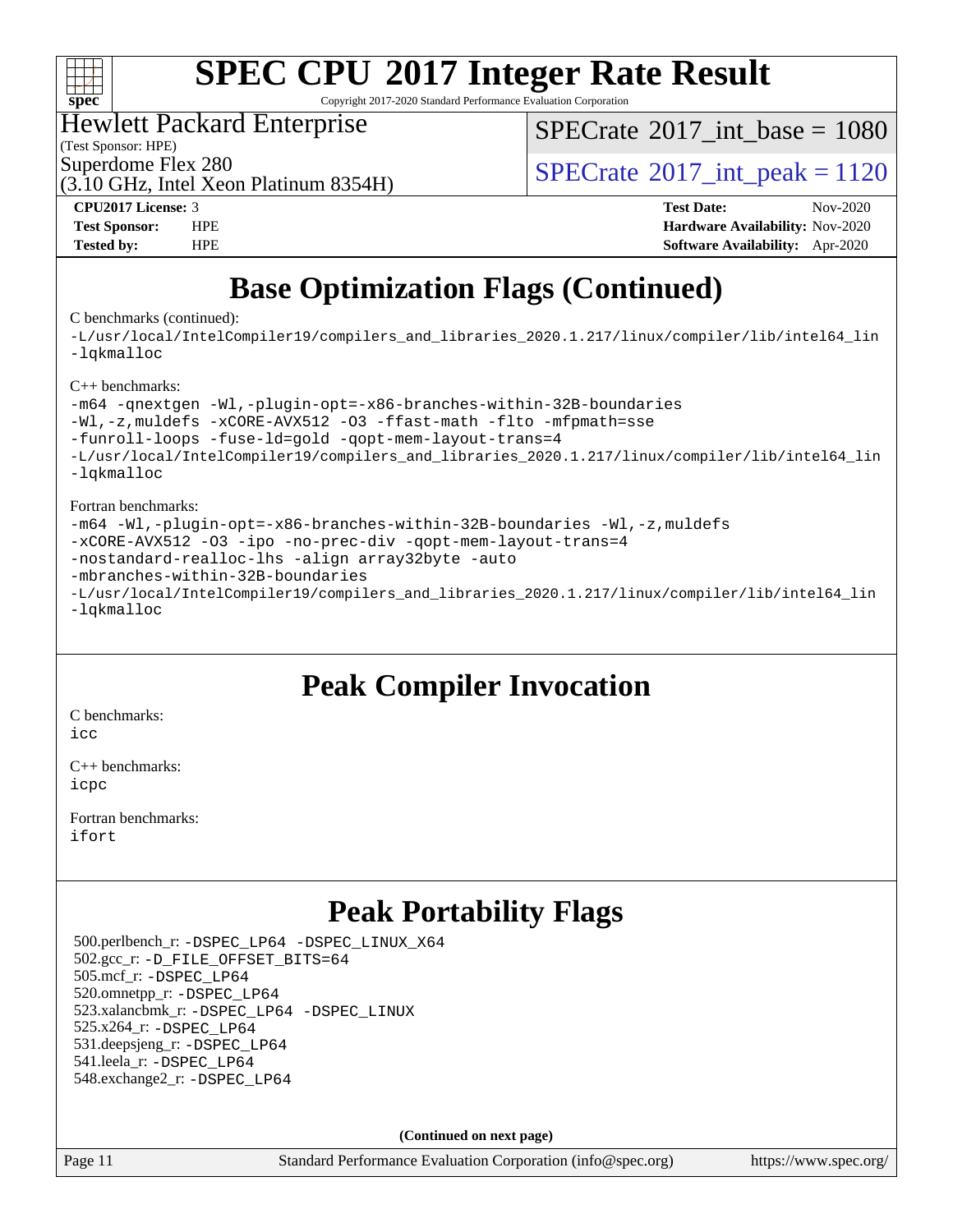

Copyright 2017-2020 Standard Performance Evaluation Corporation

#### Hewlett Packard Enterprise

(Test Sponsor: HPE)

[SPECrate](http://www.spec.org/auto/cpu2017/Docs/result-fields.html#SPECrate2017intbase)®2017 int\_base =  $1080$ 

(3.10 GHz, Intel Xeon Platinum 8354H)

Superdome Flex 280<br>  $SPECTA 2017$  int peak = 1120

**[CPU2017 License:](http://www.spec.org/auto/cpu2017/Docs/result-fields.html#CPU2017License)** 3 **[Test Date:](http://www.spec.org/auto/cpu2017/Docs/result-fields.html#TestDate)** Nov-2020 **[Test Sponsor:](http://www.spec.org/auto/cpu2017/Docs/result-fields.html#TestSponsor)** HPE **[Hardware Availability:](http://www.spec.org/auto/cpu2017/Docs/result-fields.html#HardwareAvailability)** Nov-2020 **[Tested by:](http://www.spec.org/auto/cpu2017/Docs/result-fields.html#Testedby)** HPE **[Software Availability:](http://www.spec.org/auto/cpu2017/Docs/result-fields.html#SoftwareAvailability)** Apr-2020

## **[Peak Portability Flags \(Continued\)](http://www.spec.org/auto/cpu2017/Docs/result-fields.html#PeakPortabilityFlags)**

557.xz\_r: [-DSPEC\\_LP64](http://www.spec.org/cpu2017/results/res2020q4/cpu2017-20201123-24436.flags.html#suite_peakPORTABILITY557_xz_r_DSPEC_LP64)

### **[Peak Optimization Flags](http://www.spec.org/auto/cpu2017/Docs/result-fields.html#PeakOptimizationFlags)**

[C benchmarks](http://www.spec.org/auto/cpu2017/Docs/result-fields.html#Cbenchmarks):

 500.perlbench\_r: [-Wl,-z,muldefs](http://www.spec.org/cpu2017/results/res2020q4/cpu2017-20201123-24436.flags.html#user_peakEXTRA_LDFLAGS500_perlbench_r_link_force_multiple1_b4cbdb97b34bdee9ceefcfe54f4c8ea74255f0b02a4b23e853cdb0e18eb4525ac79b5a88067c842dd0ee6996c24547a27a4b99331201badda8798ef8a743f577) [-prof-gen](http://www.spec.org/cpu2017/results/res2020q4/cpu2017-20201123-24436.flags.html#user_peakPASS1_CFLAGSPASS1_LDFLAGS500_perlbench_r_prof_gen_5aa4926d6013ddb2a31985c654b3eb18169fc0c6952a63635c234f711e6e63dd76e94ad52365559451ec499a2cdb89e4dc58ba4c67ef54ca681ffbe1461d6b36)(pass 1) [-prof-use](http://www.spec.org/cpu2017/results/res2020q4/cpu2017-20201123-24436.flags.html#user_peakPASS2_CFLAGSPASS2_LDFLAGS500_perlbench_r_prof_use_1a21ceae95f36a2b53c25747139a6c16ca95bd9def2a207b4f0849963b97e94f5260e30a0c64f4bb623698870e679ca08317ef8150905d41bd88c6f78df73f19)(pass 2) [-xCORE-AVX512](http://www.spec.org/cpu2017/results/res2020q4/cpu2017-20201123-24436.flags.html#user_peakCOPTIMIZE500_perlbench_r_f-xCORE-AVX512) [-ipo](http://www.spec.org/cpu2017/results/res2020q4/cpu2017-20201123-24436.flags.html#user_peakCOPTIMIZE500_perlbench_r_f-ipo) [-O3](http://www.spec.org/cpu2017/results/res2020q4/cpu2017-20201123-24436.flags.html#user_peakCOPTIMIZE500_perlbench_r_f-O3) [-no-prec-div](http://www.spec.org/cpu2017/results/res2020q4/cpu2017-20201123-24436.flags.html#user_peakCOPTIMIZE500_perlbench_r_f-no-prec-div) [-qopt-mem-layout-trans=4](http://www.spec.org/cpu2017/results/res2020q4/cpu2017-20201123-24436.flags.html#user_peakCOPTIMIZE500_perlbench_r_f-qopt-mem-layout-trans_fa39e755916c150a61361b7846f310bcdf6f04e385ef281cadf3647acec3f0ae266d1a1d22d972a7087a248fd4e6ca390a3634700869573d231a252c784941a8) [-fno-strict-overflow](http://www.spec.org/cpu2017/results/res2020q4/cpu2017-20201123-24436.flags.html#user_peakEXTRA_OPTIMIZE500_perlbench_r_f-fno-strict-overflow) [-mbranches-within-32B-boundaries](http://www.spec.org/cpu2017/results/res2020q4/cpu2017-20201123-24436.flags.html#user_peakEXTRA_COPTIMIZE500_perlbench_r_f-mbranches-within-32B-boundaries) [-L/usr/local/IntelCompiler19/compilers\\_and\\_libraries\\_2020.1.217/linux/compiler/lib/intel64\\_lin](http://www.spec.org/cpu2017/results/res2020q4/cpu2017-20201123-24436.flags.html#user_peakEXTRA_LIBS500_perlbench_r_linkpath_2cb6f503891ebf8baee7515f4e7d4ec1217444d1d05903cc0091ac4158de400651d2b2313a9fa414cb8a8f0e16ab029634f5c6db340f400369c190d4db8a54a0) [-lqkmalloc](http://www.spec.org/cpu2017/results/res2020q4/cpu2017-20201123-24436.flags.html#user_peakEXTRA_LIBS500_perlbench_r_qkmalloc_link_lib_79a818439969f771c6bc311cfd333c00fc099dad35c030f5aab9dda831713d2015205805422f83de8875488a2991c0a156aaa600e1f9138f8fc37004abc96dc5) 502.gcc\_r: [-m32](http://www.spec.org/cpu2017/results/res2020q4/cpu2017-20201123-24436.flags.html#user_peakCCLD502_gcc_r_m32-icc) [-L/usr/local/IntelCompiler19/compilers\\_and\\_libraries\\_2020.1.217/linux/compiler/lib/ia32\\_lin](http://www.spec.org/cpu2017/results/res2020q4/cpu2017-20201123-24436.flags.html#user_peakCCLD502_gcc_r_linkpath_1b648dc083a6610e413f4e3f7afc604a24d17378f17ccd408506518e6231e99b67b6c9581aaca83ea9e1c966468a85aa236df4f978ab24cc5d9fdddb5cd5dbbb) [-std=gnu89](http://www.spec.org/cpu2017/results/res2020q4/cpu2017-20201123-24436.flags.html#user_peakCCLD502_gcc_r_f-std_f3cc2e520142451d42b8d64ee452c6877603de867a66777769b4e3f9b376c2a8742d66df6a4ffb5b483abd54df63aab35a2f4fe1181eb389a18cdcc50fd950e3) [-Wl,-plugin-opt=-x86-branches-within-32B-boundaries](http://www.spec.org/cpu2017/results/res2020q4/cpu2017-20201123-24436.flags.html#user_peakLDFLAGS502_gcc_r_f-x86-branches-within-32B-boundaries_0098b4e4317ae60947b7b728078a624952a08ac37a3c797dfb4ffeb399e0c61a9dd0f2f44ce917e9361fb9076ccb15e7824594512dd315205382d84209e912f3) [-Wl,-z,muldefs](http://www.spec.org/cpu2017/results/res2020q4/cpu2017-20201123-24436.flags.html#user_peakEXTRA_LDFLAGS502_gcc_r_link_force_multiple1_b4cbdb97b34bdee9ceefcfe54f4c8ea74255f0b02a4b23e853cdb0e18eb4525ac79b5a88067c842dd0ee6996c24547a27a4b99331201badda8798ef8a743f577) [-fprofile-generate](http://www.spec.org/cpu2017/results/res2020q4/cpu2017-20201123-24436.flags.html#user_peakPASS1_CFLAGSPASS1_LDFLAGS502_gcc_r_fprofile-generate)(pass 1) [-fprofile-use=default.profdata](http://www.spec.org/cpu2017/results/res2020q4/cpu2017-20201123-24436.flags.html#user_peakPASS2_CFLAGSPASS2_LDFLAGS502_gcc_r_fprofile-use_56aeee182b92ec249f9670f17c9b8e7d83fe2d25538e35a2cf64c434b579a2235a8b8fc66ef5678d24461366bbab9d486c870d8a72905233fc08e43eefe3cd80)(pass 2) [-xCORE-AVX512](http://www.spec.org/cpu2017/results/res2020q4/cpu2017-20201123-24436.flags.html#user_peakCOPTIMIZEPASS1_CFLAGSPASS1_LDFLAGS502_gcc_r_f-xCORE-AVX512) [-flto](http://www.spec.org/cpu2017/results/res2020q4/cpu2017-20201123-24436.flags.html#user_peakCOPTIMIZEPASS1_CFLAGSPASS1_LDFLAGS502_gcc_r_f-flto) [-Ofast](http://www.spec.org/cpu2017/results/res2020q4/cpu2017-20201123-24436.flags.html#user_peakPASS1_CFLAGSPASS1_LDFLAGS502_gcc_r_f-Ofast)(pass 1) [-O3](http://www.spec.org/cpu2017/results/res2020q4/cpu2017-20201123-24436.flags.html#user_peakCOPTIMIZE502_gcc_r_f-O3) [-ffast-math](http://www.spec.org/cpu2017/results/res2020q4/cpu2017-20201123-24436.flags.html#user_peakCOPTIMIZE502_gcc_r_f-ffast-math) [-qnextgen](http://www.spec.org/cpu2017/results/res2020q4/cpu2017-20201123-24436.flags.html#user_peakCOPTIMIZE502_gcc_r_f-qnextgen) [-fuse-ld=gold](http://www.spec.org/cpu2017/results/res2020q4/cpu2017-20201123-24436.flags.html#user_peakCOPTIMIZE502_gcc_r_f-fuse-ld_920b3586e2b8c6e0748b9c84fa9b744736ba725a32cab14ad8f3d4ad28eecb2f59d1144823d2e17006539a88734fe1fc08fc3035f7676166309105a78aaabc32) [-qopt-mem-layout-trans=4](http://www.spec.org/cpu2017/results/res2020q4/cpu2017-20201123-24436.flags.html#user_peakCOPTIMIZE502_gcc_r_f-qopt-mem-layout-trans_fa39e755916c150a61361b7846f310bcdf6f04e385ef281cadf3647acec3f0ae266d1a1d22d972a7087a248fd4e6ca390a3634700869573d231a252c784941a8) [-L/usr/local/jemalloc32-5.0.1/lib](http://www.spec.org/cpu2017/results/res2020q4/cpu2017-20201123-24436.flags.html#user_peakEXTRA_LIBS502_gcc_r_jemalloc_link_path32_1_3ce7b59db3b357dbaf7ad791266c9ba04a7e4933c209d6be2abbddfa003f7b11a662224df663b38de6e5da607f395338b5ea7f15fbbebbfcf43a38f170721399) [-ljemalloc](http://www.spec.org/cpu2017/results/res2020q4/cpu2017-20201123-24436.flags.html#user_peakEXTRA_LIBS502_gcc_r_jemalloc_link_lib_d1249b907c500fa1c0672f44f562e3d0f79738ae9e3c4a9c376d49f265a04b9c99b167ecedbf6711b3085be911c67ff61f150a17b3472be731631ba4d0471706) 505.mcf\_r: basepeak = yes 525.x264\_r: [-m64](http://www.spec.org/cpu2017/results/res2020q4/cpu2017-20201123-24436.flags.html#user_peakCCLD525_x264_r_m64-icc) [-qnextgen](http://www.spec.org/cpu2017/results/res2020q4/cpu2017-20201123-24436.flags.html#user_peakCCCOPTIMIZELD525_x264_r_f-qnextgen) [-std=c11](http://www.spec.org/cpu2017/results/res2020q4/cpu2017-20201123-24436.flags.html#user_peakCCLD525_x264_r_std-icc-std_0e1c27790398a4642dfca32ffe6c27b5796f9c2d2676156f2e42c9c44eaad0c049b1cdb667a270c34d979996257aeb8fc440bfb01818dbc9357bd9d174cb8524) [-Wl,-plugin-opt=-x86-branches-within-32B-boundaries](http://www.spec.org/cpu2017/results/res2020q4/cpu2017-20201123-24436.flags.html#user_peakLDFLAGS525_x264_r_f-x86-branches-within-32B-boundaries_0098b4e4317ae60947b7b728078a624952a08ac37a3c797dfb4ffeb399e0c61a9dd0f2f44ce917e9361fb9076ccb15e7824594512dd315205382d84209e912f3) [-Wl,-z,muldefs](http://www.spec.org/cpu2017/results/res2020q4/cpu2017-20201123-24436.flags.html#user_peakEXTRA_LDFLAGS525_x264_r_link_force_multiple1_b4cbdb97b34bdee9ceefcfe54f4c8ea74255f0b02a4b23e853cdb0e18eb4525ac79b5a88067c842dd0ee6996c24547a27a4b99331201badda8798ef8a743f577) [-xCORE-AVX512](http://www.spec.org/cpu2017/results/res2020q4/cpu2017-20201123-24436.flags.html#user_peakCOPTIMIZE525_x264_r_f-xCORE-AVX512) [-flto](http://www.spec.org/cpu2017/results/res2020q4/cpu2017-20201123-24436.flags.html#user_peakCOPTIMIZE525_x264_r_f-flto) [-O3](http://www.spec.org/cpu2017/results/res2020q4/cpu2017-20201123-24436.flags.html#user_peakCOPTIMIZE525_x264_r_f-O3) [-ffast-math](http://www.spec.org/cpu2017/results/res2020q4/cpu2017-20201123-24436.flags.html#user_peakCOPTIMIZE525_x264_r_f-ffast-math) [-fuse-ld=gold](http://www.spec.org/cpu2017/results/res2020q4/cpu2017-20201123-24436.flags.html#user_peakCOPTIMIZE525_x264_r_f-fuse-ld_920b3586e2b8c6e0748b9c84fa9b744736ba725a32cab14ad8f3d4ad28eecb2f59d1144823d2e17006539a88734fe1fc08fc3035f7676166309105a78aaabc32) [-qopt-mem-layout-trans=4](http://www.spec.org/cpu2017/results/res2020q4/cpu2017-20201123-24436.flags.html#user_peakCOPTIMIZE525_x264_r_f-qopt-mem-layout-trans_fa39e755916c150a61361b7846f310bcdf6f04e385ef281cadf3647acec3f0ae266d1a1d22d972a7087a248fd4e6ca390a3634700869573d231a252c784941a8) [-fno-alias](http://www.spec.org/cpu2017/results/res2020q4/cpu2017-20201123-24436.flags.html#user_peakEXTRA_OPTIMIZE525_x264_r_f-no-alias_77dbac10d91cbfe898fbf4a29d1b29b694089caa623bdd1baccc9957d4edbe8d106c0b357e2748a65b44fc9e83d78098bb898077f3fe92f9faf24f7bd4a07ed7) [-L/usr/local/IntelCompiler19/compilers\\_and\\_libraries\\_2020.1.217/linux/compiler/lib/intel64\\_lin](http://www.spec.org/cpu2017/results/res2020q4/cpu2017-20201123-24436.flags.html#user_peakEXTRA_LIBS525_x264_r_linkpath_2cb6f503891ebf8baee7515f4e7d4ec1217444d1d05903cc0091ac4158de400651d2b2313a9fa414cb8a8f0e16ab029634f5c6db340f400369c190d4db8a54a0) [-lqkmalloc](http://www.spec.org/cpu2017/results/res2020q4/cpu2017-20201123-24436.flags.html#user_peakEXTRA_LIBS525_x264_r_qkmalloc_link_lib_79a818439969f771c6bc311cfd333c00fc099dad35c030f5aab9dda831713d2015205805422f83de8875488a2991c0a156aaa600e1f9138f8fc37004abc96dc5) 557.xz\_r: [-Wl,-z,muldefs](http://www.spec.org/cpu2017/results/res2020q4/cpu2017-20201123-24436.flags.html#user_peakEXTRA_LDFLAGS557_xz_r_link_force_multiple1_b4cbdb97b34bdee9ceefcfe54f4c8ea74255f0b02a4b23e853cdb0e18eb4525ac79b5a88067c842dd0ee6996c24547a27a4b99331201badda8798ef8a743f577) [-xCORE-AVX512](http://www.spec.org/cpu2017/results/res2020q4/cpu2017-20201123-24436.flags.html#user_peakCOPTIMIZE557_xz_r_f-xCORE-AVX512) [-ipo](http://www.spec.org/cpu2017/results/res2020q4/cpu2017-20201123-24436.flags.html#user_peakCOPTIMIZE557_xz_r_f-ipo) [-O3](http://www.spec.org/cpu2017/results/res2020q4/cpu2017-20201123-24436.flags.html#user_peakCOPTIMIZE557_xz_r_f-O3) [-no-prec-div](http://www.spec.org/cpu2017/results/res2020q4/cpu2017-20201123-24436.flags.html#user_peakCOPTIMIZE557_xz_r_f-no-prec-div) [-qopt-mem-layout-trans=4](http://www.spec.org/cpu2017/results/res2020q4/cpu2017-20201123-24436.flags.html#user_peakCOPTIMIZE557_xz_r_f-qopt-mem-layout-trans_fa39e755916c150a61361b7846f310bcdf6f04e385ef281cadf3647acec3f0ae266d1a1d22d972a7087a248fd4e6ca390a3634700869573d231a252c784941a8) [-mbranches-within-32B-boundaries](http://www.spec.org/cpu2017/results/res2020q4/cpu2017-20201123-24436.flags.html#user_peakEXTRA_COPTIMIZE557_xz_r_f-mbranches-within-32B-boundaries) [-L/usr/local/IntelCompiler19/compilers\\_and\\_libraries\\_2020.1.217/linux/compiler/lib/intel64\\_lin](http://www.spec.org/cpu2017/results/res2020q4/cpu2017-20201123-24436.flags.html#user_peakEXTRA_LIBS557_xz_r_linkpath_2cb6f503891ebf8baee7515f4e7d4ec1217444d1d05903cc0091ac4158de400651d2b2313a9fa414cb8a8f0e16ab029634f5c6db340f400369c190d4db8a54a0) [-lqkmalloc](http://www.spec.org/cpu2017/results/res2020q4/cpu2017-20201123-24436.flags.html#user_peakEXTRA_LIBS557_xz_r_qkmalloc_link_lib_79a818439969f771c6bc311cfd333c00fc099dad35c030f5aab9dda831713d2015205805422f83de8875488a2991c0a156aaa600e1f9138f8fc37004abc96dc5) [C++ benchmarks](http://www.spec.org/auto/cpu2017/Docs/result-fields.html#CXXbenchmarks): 520.omnetpp\_r: basepeak = yes 523.xalancbmk\_r: basepeak = yes **(Continued on next page)**